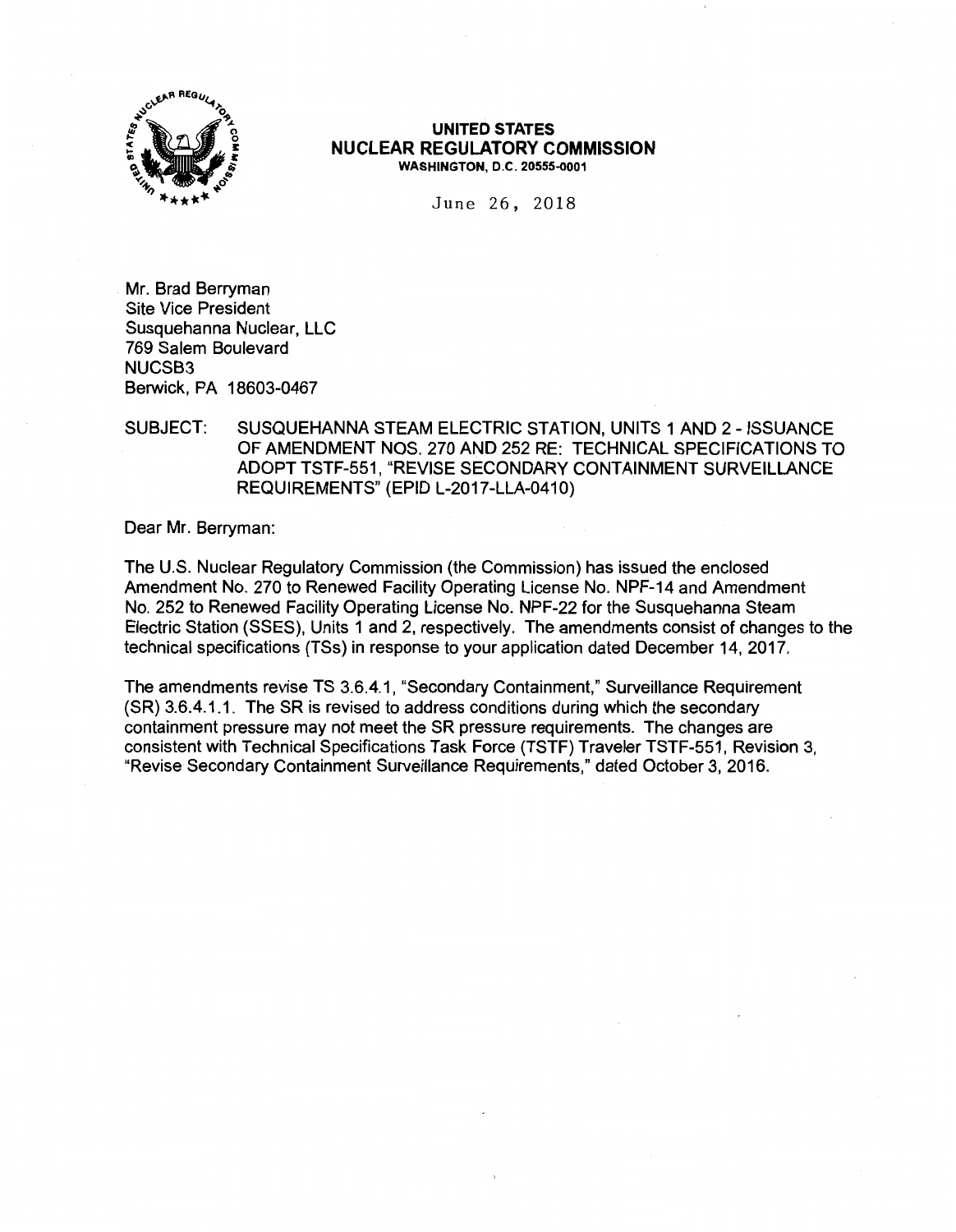#### B. Berryman - 2 -

A copy of the related safety evaluation is also enclosed. Notice of Issuance will be included in the Commission's Biweekly Federal Register Notice.

Sincerely,

Tanya E, Hood, Project Manager<br>Plant Licensing Branch I Division of Operating Reactor Licensing Office of Nuclear Reactor Regulation

Docket Nos. 50-387 and 50-388

Enclosures:

- 1. Amendment No. 270 to License No. NPF-14
- 2. Amendment No. 252 to License No. NPF-22
- 3. Safety Evaluation

cc: Listserv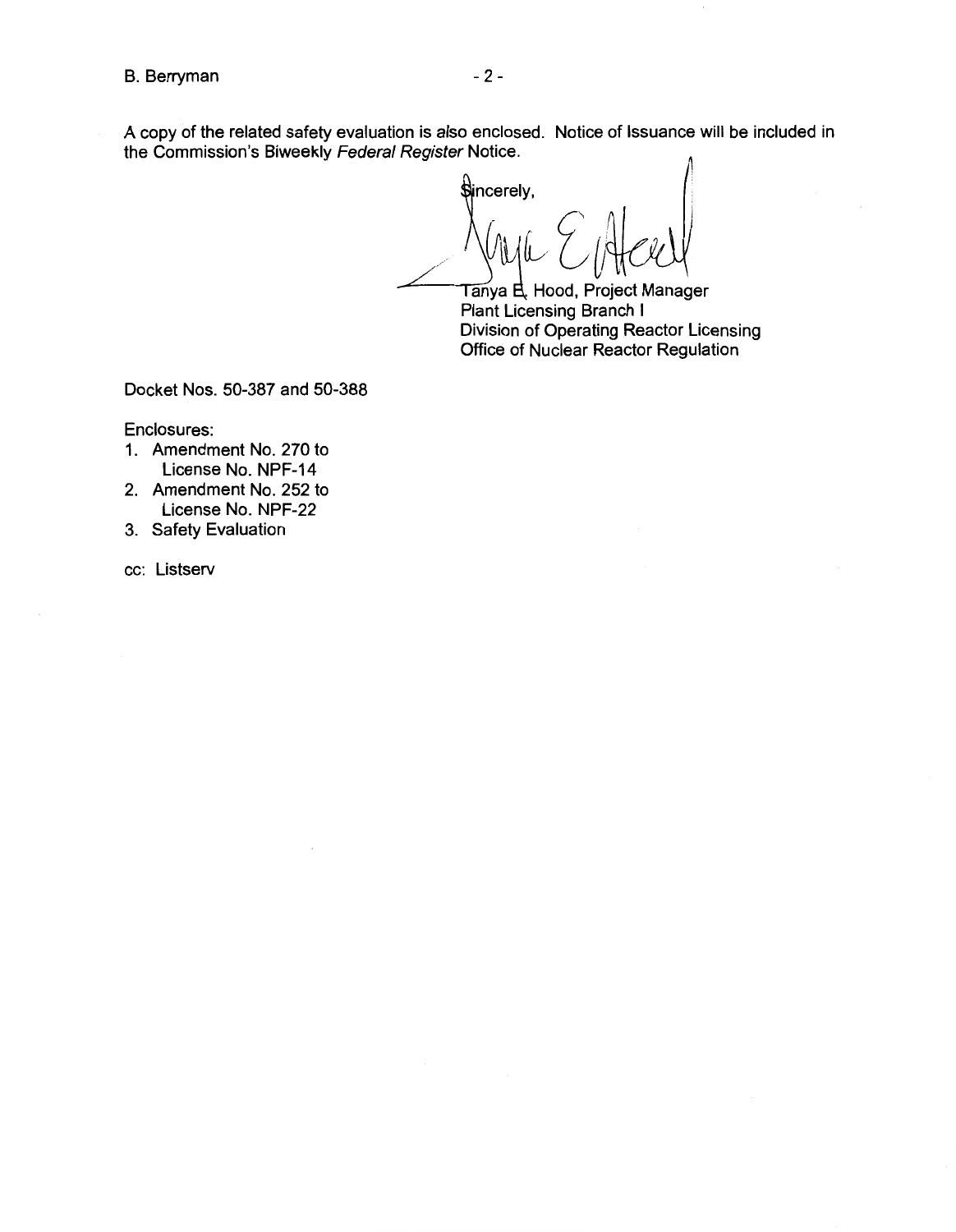## B. Berryman - 3 - 3 -

SUBJECT: SUSQUEHANNA STEAM ELECTRIC STATION, UNITS 1 AND 2 - ISSUANCE OF AMENDMENT NOS. 270 AND 252 RE: TECHNICAL SPECIFICATIONS TO ADOPT TSTF-551, "REVISE SECONDARY CONTAINMENT SURVEILLANCE REQUIREMENTS" (EPID L-2017-LLA-0410) DATED JUNE 26, 2018

## **DISTRIBUTION:**

**PUBLIC** RidsRgn1 MailCenter RidsACRS MailCTR RidsNrrDssStsb RidsNrrDraArcb RidsNrrDorlLpl1 RidsNrrLALRonewicz RidsNrrLAJBurkhardt RidsNrrPMSusquehanna MChernoff, NRR KBucholtz, NRR

## **ADAMS Accession No.: ML18150A281** \*by e-mail

OFFICE NRR/DORL/LPL1/PM NRR/DORL/LPL1/LA | DRA/ARCB/BC\* NAME THood **LRonewicz (JBurkhardt for)** KHsueh DATE 05/29/2018 06/08/2018 01/25/2018 OFFICE OGC NRR/DORL/LPL1/BC NRR/DO PULPL1/PM  $NAME$  JWachutka JDanna $\bigcirc$  THood  $\bigvee$  THood  $\bigvee$  DATE 06/25/2018 06/26/2018 06/26/2018 DATE 06/25/2018 06/ 76 / 2018 06/ 4/2018 DSS/STSB/BC VCusumano 06/18/2018 ·

**OFFICIAL RECORD COPY**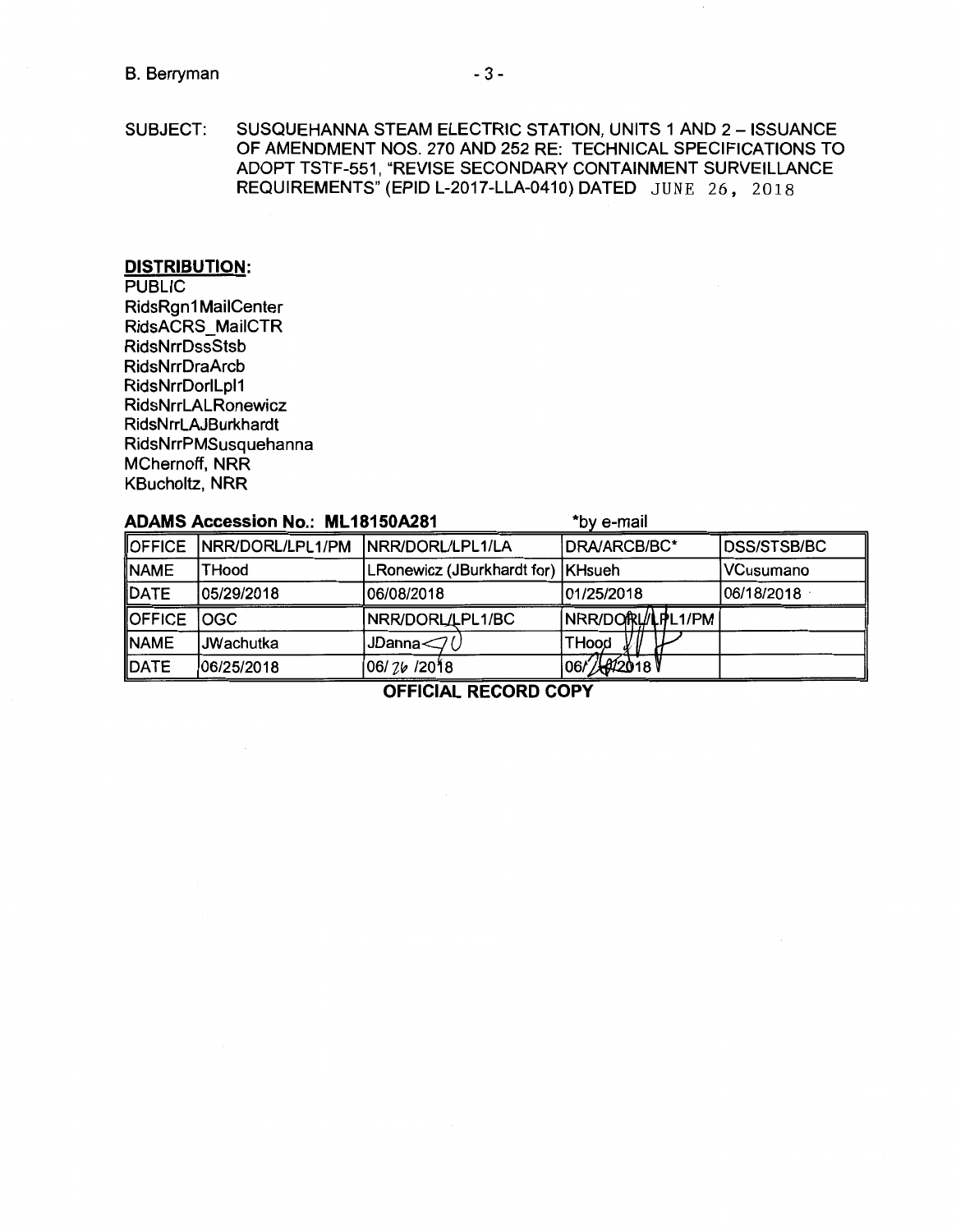## ATTACHMENT TO LICENSE AMENDMENT NO. 270

## SUSQUEHANNA STEAM ELECTRIC STATION, UNIT 1

## RENEWED FACILITY OPERATING LICENSE NO. NPF-14

## DOCKET NO. 50-387

Replace the following page of the Renewed Facility Operating License with the attached revised page. The revised page is identified by amendment number and contains marginal lines indicating the areas of change.

#### **REMOVE**

## **INSERT**

#### Page 3

Page 3

Replace the following pages of the Appendix A Technical Specifications with the attached revised pages. The revised pages are identified by amendment number and contain marginal lines indicating the areas of change.

| <b>REMOVE</b>   | <b>INSERT</b>     |
|-----------------|-------------------|
| <b>TS/TOC-1</b> | <b>TS / TOC-1</b> |
| TS / TOC-2      | TS / TOC-2        |
| TS / TOC-3      | TS / TOC-3        |
| TS / TOC-4      | TS / TOC-4        |
| TS / 3.6-36     | TS / 3.6-36       |
| TS / 3.6-37     | TS / 3.6-37       |
|                 |                   |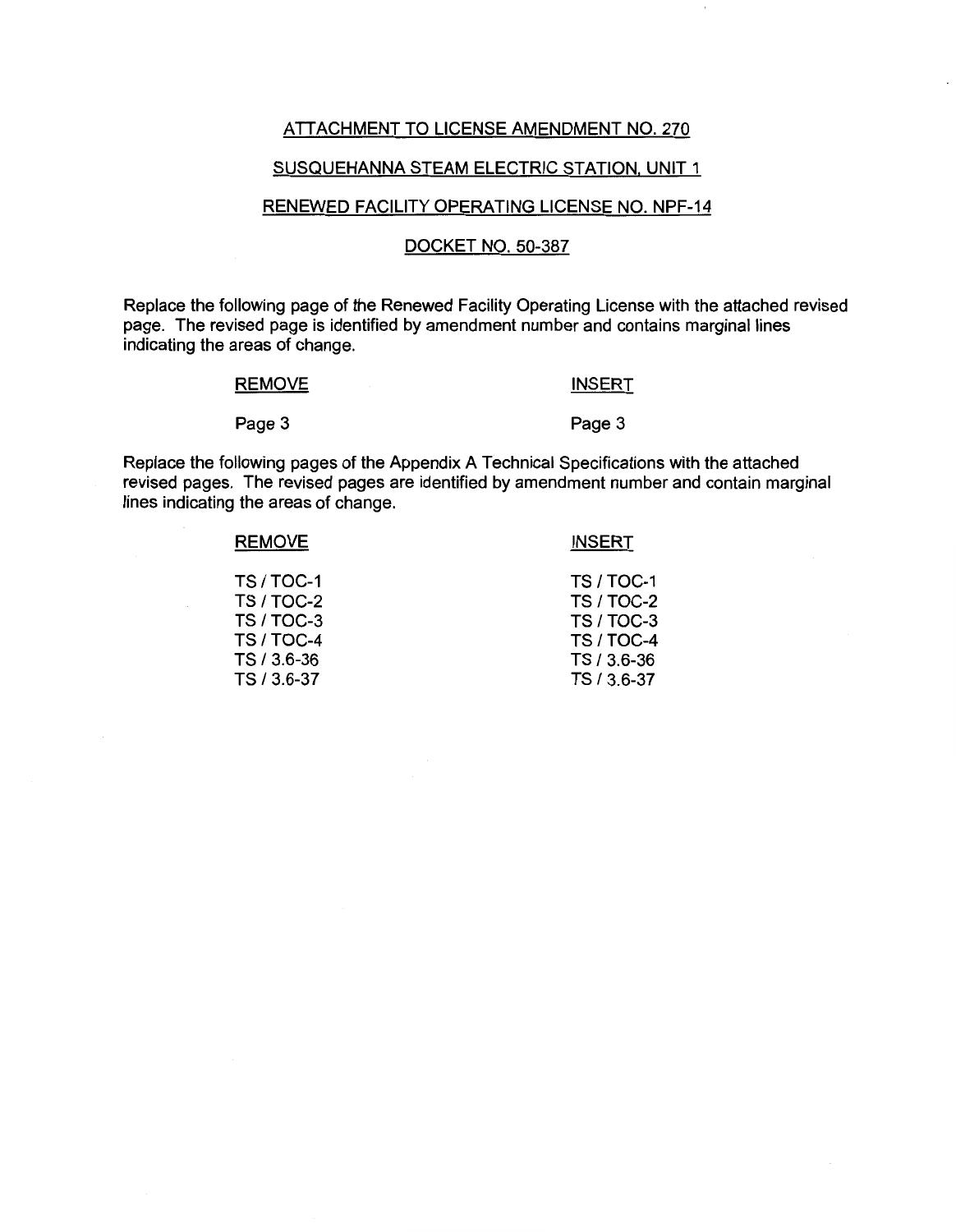

## **UNITED STATES NUCLEAR REGULATORY COMMISSION WASHINGTON,** D.C. **20555-0001**

# SUSQUEHANNA NUCLEAR, LLC

# ALLEGHENY ELECTRIC COOPERATIVE, INC.

# DOCKET NO. 50-387

# SUSQUEHANNA STEAM ELECTRIC STATION, UNIT 1

# AMENDMENT TO RENEWED FACILITY OPERATING LICENSE

Amendment No. 270 Renewed License No. NPF-14

- 1. The U.S. Nuclear Regulatory Commission (NRC or the Commission) has found that:
	- A. The application for the amendment filed by Susquehanna Nuclear, LLC, dated December 14, 2017, complies with the standards and requirements of the Atomic Energy Act of 1954, as amended (the Act), and the Commission's regulations set forth in 10 CFR Chapter I;
	- B. The facility will operate in conformity with the application, the provisions of the Act, and the regulations of the Commission;
	- C. There is reasonable assurance: (i) that the activities authorized by this amendment can be conducted without endangering the health and safety of the public, and (ii) that such activities will be conducted in compliance with the Commission's regulations;
	- D. The issuance of this amendment will not be inimical to the common defense and security or to the health and safety of the public; and
	- E. The issuance of this amendment is in accordance with 10 CFR Part 51 of the Commission's regulations and all applicable requirements have been satisfied.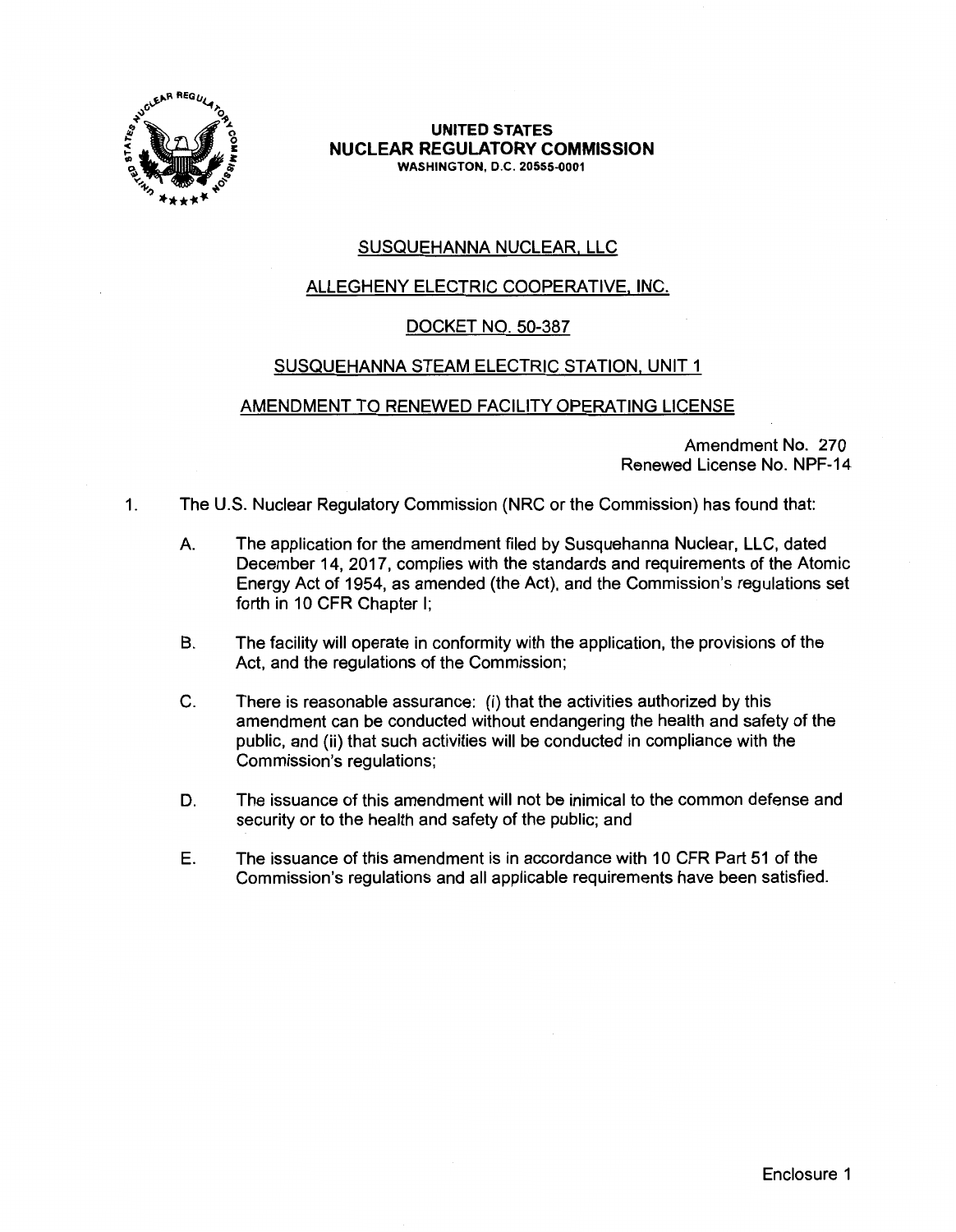- 2. Accordingly, the license is amended by changes to the Technical Specifications as indicated in the attachment to this license amendment and paragraph 2.C.(2) of Renewed Facility Operating License No. NPF-22 is hereby amended to read as follows:
	- (2) Technical Specifications and Environmental Protection Plan

The Technical Specifications contained in Appendix A, as revised through Amendment No. 252, and the Environmental Protection Plan contained in Appendix B are hereby incorporated in the license. Susquehanna Nuclear, LLC shall operate the facility in accordance with the Technical Specifications and the Environmental Protection Plan.

3. This license amendment is effective as of its date of issuance and shall be implemented within 60 days.

FOR THE NUCLEAR REGULATORY COMMISSION

am Came

James G. Danna, Chief Plant Licensing Branch I Division of Operating Reactor Licensing Office of Nuclear Reactor Regulation

Attachment: Changes to the Renewed Facility Operating License and Technical Specifications

Date of Issuance: June 26, 2018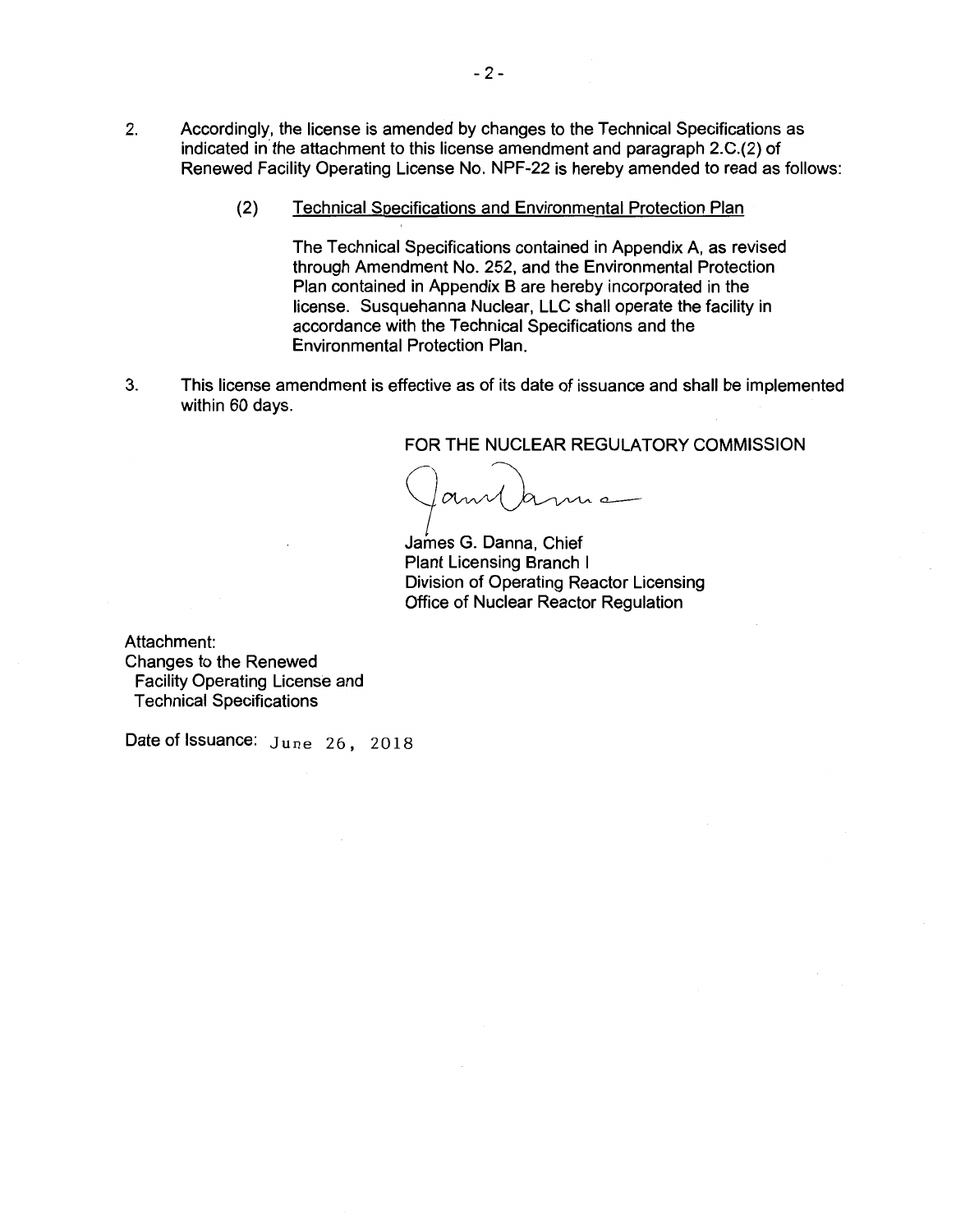- (3) Susquehanna Nuclear, LLC, pursuant to the Act and 10 CFR Parts 30, 40, and 70, to receive, possess, and use at any time any byproduct, source and special nuclear material as sealed neutron sources for reactor startup, sealed neutron sources for reactor instrumentation and radiation monitoring equipment calibration, and as fission detectors in amounts as required;
- (4) Susquehanna Nuclear, LLC, pursuant to the Act and 10 CFR Parts 30, 40, and 70 to receive, possess, and use in amounts as required any byproduct, source or special nuclear material without restriction to chemical or physical form, for sample analysis or instrument calibration or associated with radioactive apparatus or components; and
- (5) Susquehanna Nuclear, LLC, pursuant to the Act and 10 CFR Parts 30, 40, and 70 to possess, but not separate, such byproduct and special nuclear materials as may be produced by the operation of the facility.
- C. This license shall be deemed to contain and is subject to the conditions specified in the Commission's regulations set forth in 10 CFR Chapter I and is subject to all applicable provisions of the Act and to the rules, regulations and orders of the Commission now or hereafter in effect; and is subject to the additional conditions specified or incorporated below:
	- (1) Maximum Power Level

Susquehanna Nuclear, LLC is authorized to operate the facility at reactor core power levels not in excess of 3952 megawatts thermal in accordance with the conditions specified herein. The preoperational tests, startup tests and other items identified in License Conditions 2.C.(36), 2.C.(37), 2.C.(38), and 2.C.(39) to this license shall be completed as specified.

(2) Technical Specifications and Environmental Protection Plan

The Technical Specifications contained in Appendix A, as revised through Amendment No. 270, and the Environmental Protection Plan contained in Appendix B are hereby incorporated in the license. Susquehanna Nuclear, LLC shall operate the facility in accordance with the Technical Specifications and the Environmental Protection Plan.

For Surveillance Requirements (SRs) that are new in Amendment 178 to Facility Operating License No. NPF-14, the first performance is due at the end of the first surveillance interval that begins at implementation of Amendment 178. For SRs that existed prior to Amendment 178, including SRs with modified acceptance criteria and SRs whose frequency of performance is being extended, the first performance is due at the end of the first surveillance interval that begins on the date the Surveillance was last performed prior to implementation of Amendment 178.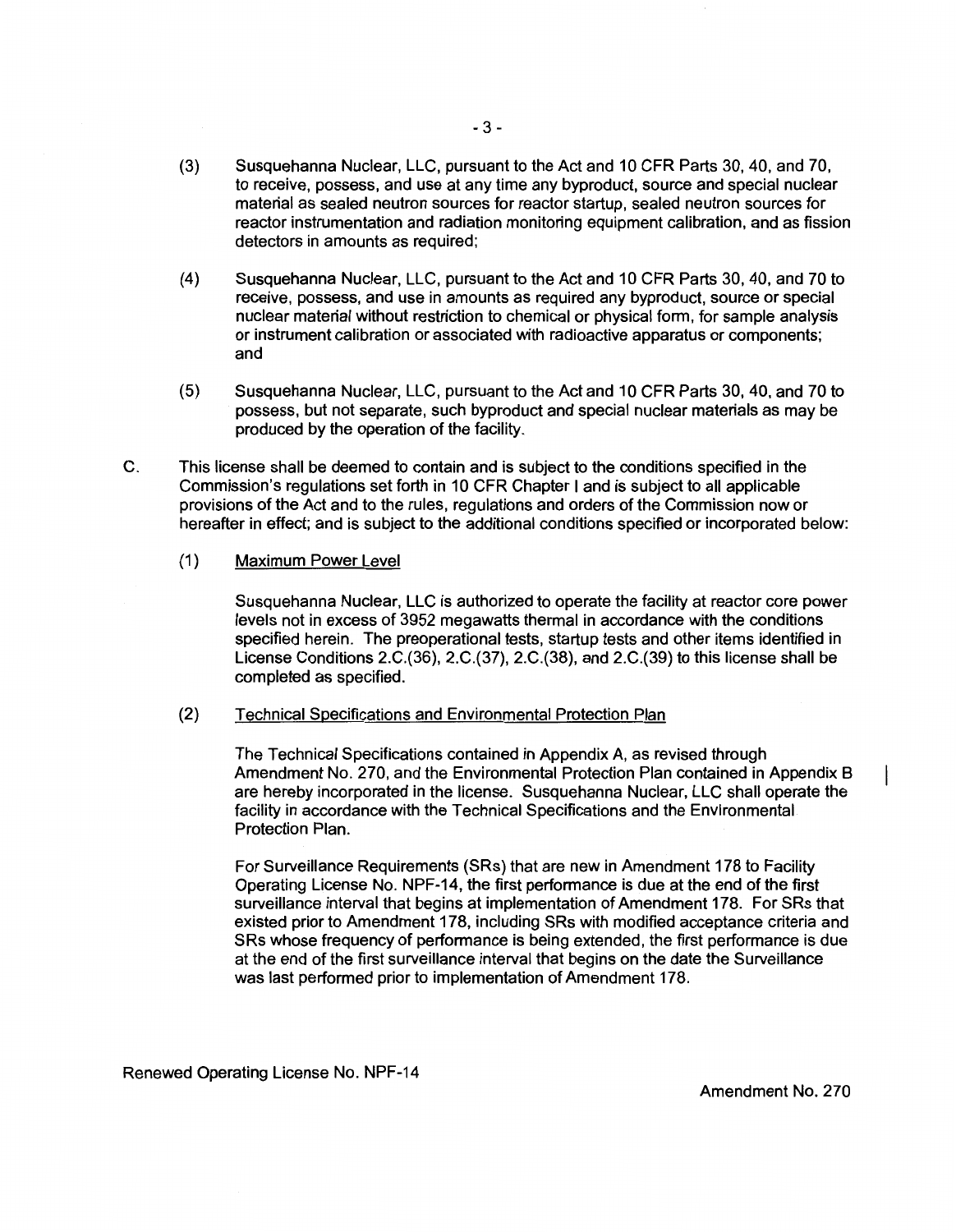| 1.0<br>1.1<br>1.2<br>1.3<br>1.4                                             |                                                                                                                         |  |
|-----------------------------------------------------------------------------|-------------------------------------------------------------------------------------------------------------------------|--|
| 2.0<br>2.1<br>2.2                                                           |                                                                                                                         |  |
| 3.0<br>3.0                                                                  | LIMITING CONDITION FOR OPERATION (LCO) APPLICABILITY  TS/3.0-1<br>SURVEILLANCE REQUIREMENT (SR) APPLICABILITY  TS/3.0-4 |  |
| 3.1<br>3.1.1<br>3.1.2<br>3.1.3<br>3.1.4<br>3.1.5<br>3.1.6<br>3.1.7<br>3.1.8 | Scram Discharge Volume (SDV) Vent and Drain Valves TS/3.1-25                                                            |  |
| 3.2<br>3.2.1<br>3.2.2<br>3.2.3                                              | Average Planar Linear Heat Generation Rate (APLHGR) 3.2-1                                                               |  |
| 3.3<br>3.3.1.1<br>3.3.1.2                                                   | Reactor Protection System (RPS) Instrumentation  TS/3.3-1                                                               |  |
| 3.3.2.1<br>3.3.2.2                                                          | Feedwater - Main Turbine High Water Level Trip                                                                          |  |
| 3.3.3.1<br>3.3.3.2<br>3.3.4.1                                               | Post Accident Monitoring (PAM) Instrumentation TS /3.3-23<br>End of Cycle Recirculation Pump Trip (EOC-RPT)             |  |
| 3.3.4.2                                                                     | Anticipated Transient Without Scram Recirculation                                                                       |  |
| 3.3.5.1<br>3.3.5.2                                                          | Emergency Core Cooling System (ECCS) Instrumentation  TS/3.3-36<br>Reactor Core Isolation Cooling (RCIC) System         |  |
| 3.3.6.1<br>3.3.6.2                                                          | Primary Containment Isolation Instrumentation TS/3.3-52<br>Secondary Containment Isolation Instrumentation 3.3-63       |  |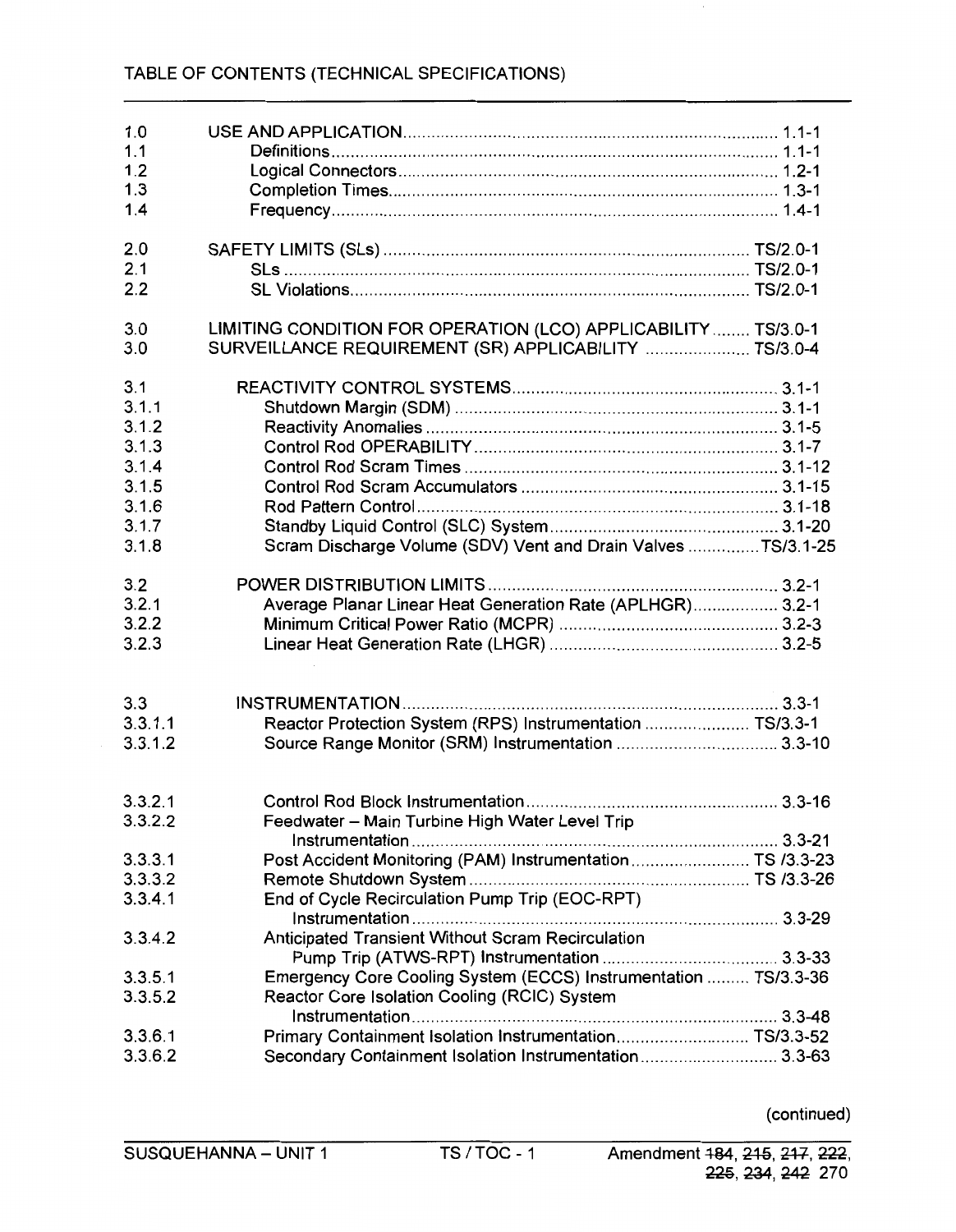| 3.3     | <b>INSTRUMENTATION (continued)</b>                            |  |
|---------|---------------------------------------------------------------|--|
| 3.3.7.1 | Control Room Emergency Outside Air Supply (CREOAS)            |  |
|         |                                                               |  |
| 3.3.8.1 |                                                               |  |
| 3.3.8.2 | Reactor Protection System (RPS) Electric Power                |  |
|         |                                                               |  |
| 3,4     |                                                               |  |
| 3.4.1   |                                                               |  |
| 3.4.2   |                                                               |  |
| 3.4.3   |                                                               |  |
| 3.4.4   |                                                               |  |
| 3.4.5   |                                                               |  |
| 3.4.6   |                                                               |  |
| 3.4.7   |                                                               |  |
| 3.4.8   | Residual Heat Removal (RHR) Shutdown Cooling                  |  |
|         |                                                               |  |
|         |                                                               |  |
| 3.4.9   | Residual Heat Removal (RHR) Shutdown Cooling                  |  |
|         |                                                               |  |
| 3.4.10  |                                                               |  |
| 3.4.11  |                                                               |  |
|         |                                                               |  |
| 3.5     | EMERGENCY CORE COOLING SYSTEMS (ECCS) AND REACTOR             |  |
|         |                                                               |  |
| 3.5.1   |                                                               |  |
| 3.5.2   |                                                               |  |
| 3.5.3   |                                                               |  |
| 3.6     |                                                               |  |
| 3.6.1.1 |                                                               |  |
| 3.6.1.2 |                                                               |  |
| 3.6.1.3 | Primary Containment Isolation Valves (PCIVs) TS/3.6-8         |  |
| 3.6.1.4 |                                                               |  |
| 3.6.1.5 |                                                               |  |
| 3.6.1.6 | Suppression-Chamber-to-Drywell Vacuum Breakers 3.6-19         |  |
| 3.6.2.1 |                                                               |  |
| 3.6.2.2 |                                                               |  |
| 3.6.2.3 | Residual Heat Removal (RHR) Suppression Pool CoolingTS/3.6-26 |  |
| 3.6.2.4 | Residual Heat Removal (RHR) Suppression Pool Spray  3.6-28    |  |
| 3.6.3.1 |                                                               |  |
| 3.6.3.2 |                                                               |  |
| 3.6.3.3 |                                                               |  |
| 3.6.4.1 |                                                               |  |
| 3.6.4.2 | Secondary Containment Isolation Valves (SCIVs)  3.6-38        |  |
| 3.6.4.3 |                                                               |  |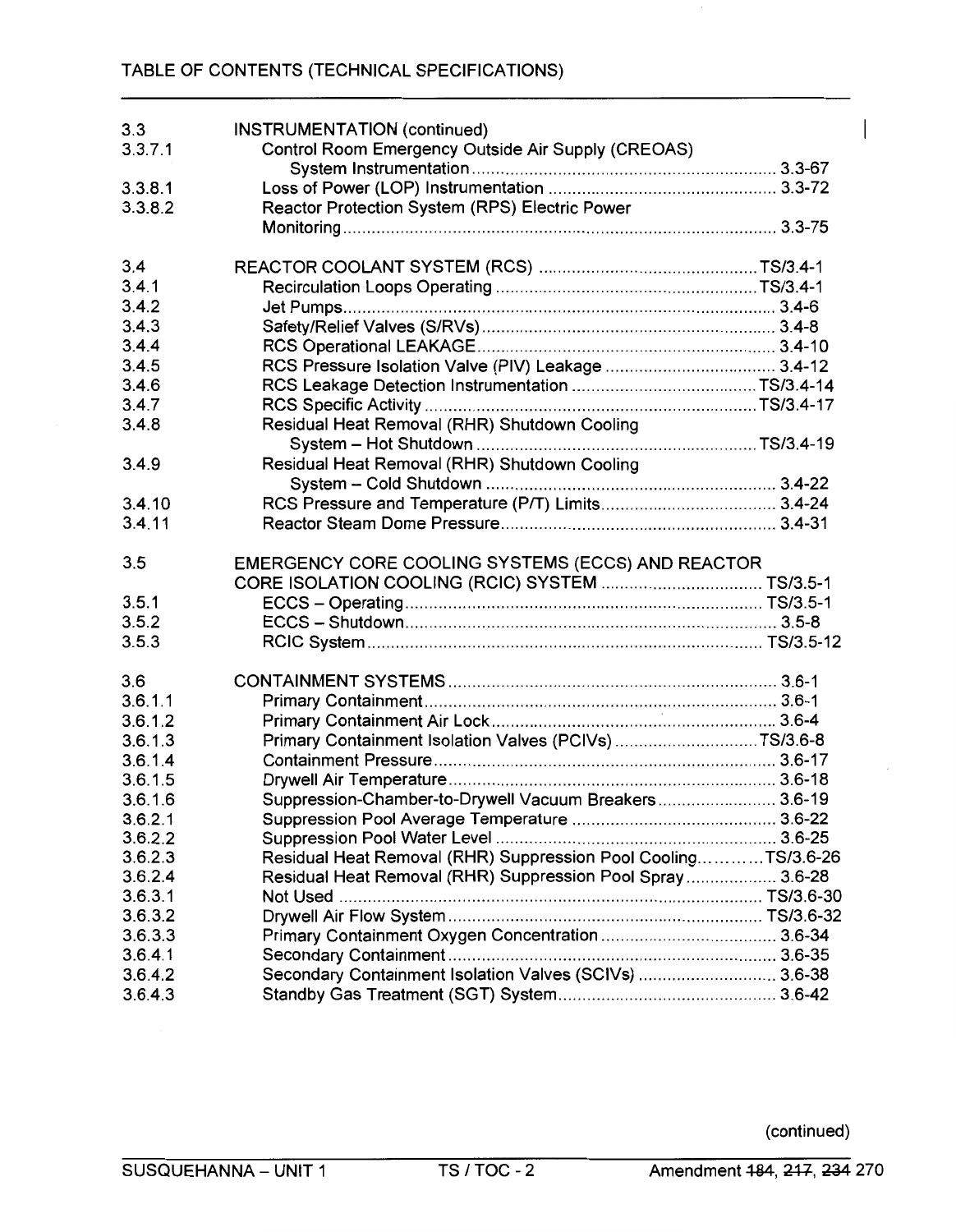| 3.7    |                                                             |  |
|--------|-------------------------------------------------------------|--|
| 3.7.1  | Residual Heat Removal Service Water (RHRSW) System          |  |
|        |                                                             |  |
| 3.7.2  |                                                             |  |
| 3.7.3  | Control Room Emergency Outside Air Supply                   |  |
|        |                                                             |  |
| 3.7.4  |                                                             |  |
|        |                                                             |  |
| 3.7.5  |                                                             |  |
| 3.7.6  |                                                             |  |
| 3.7.7  |                                                             |  |
| 3.7.8  |                                                             |  |
| 3.8    |                                                             |  |
| 3.8.1  |                                                             |  |
| 3.8.2  |                                                             |  |
| 3.8.3  |                                                             |  |
| 3.8.4  |                                                             |  |
| 3.8.5  |                                                             |  |
| 3.8.6  |                                                             |  |
|        |                                                             |  |
| 3.8.7  |                                                             |  |
| 3.8.8  |                                                             |  |
| 3.9    |                                                             |  |
| 3.9.1  |                                                             |  |
| 3.9.2  |                                                             |  |
| 3.9.3  |                                                             |  |
| 3.9.4  |                                                             |  |
| 3.9.5  |                                                             |  |
| 3.9.6  |                                                             |  |
| 3.9.7  | Residual Heat Removal (RHR) - High Water Level 3.9-10       |  |
| 3.9.8  | Residual Heat Removal (RHR) - Low Water Level 3.9-13        |  |
|        |                                                             |  |
| 3.10   |                                                             |  |
| 3.10.1 | Inservice Leak and Hydrostatic Testing OperationTS/3.10-1   |  |
| 3.10.2 |                                                             |  |
| 3.10.3 | Single Control Rod Withdrawal - Hot Shutdown  3.10-6        |  |
| 3.10.4 | Single Control Rod Withdrawal - Cold Shutdown  3.10-9       |  |
| 3.10.5 | Single Control Rod Drive (CRD) Removal - Refueling  3.10-13 |  |
| 3.10.6 |                                                             |  |
| 3.10.7 |                                                             |  |
| 3.10.8 | SHUTDOWN MARGIN (SDM) Test - Refueling  3.10-20             |  |
| 4.0    |                                                             |  |
| 4.1    |                                                             |  |
|        |                                                             |  |
| 4.2    |                                                             |  |
| 4.3    |                                                             |  |

 $\overline{\phantom{a}}$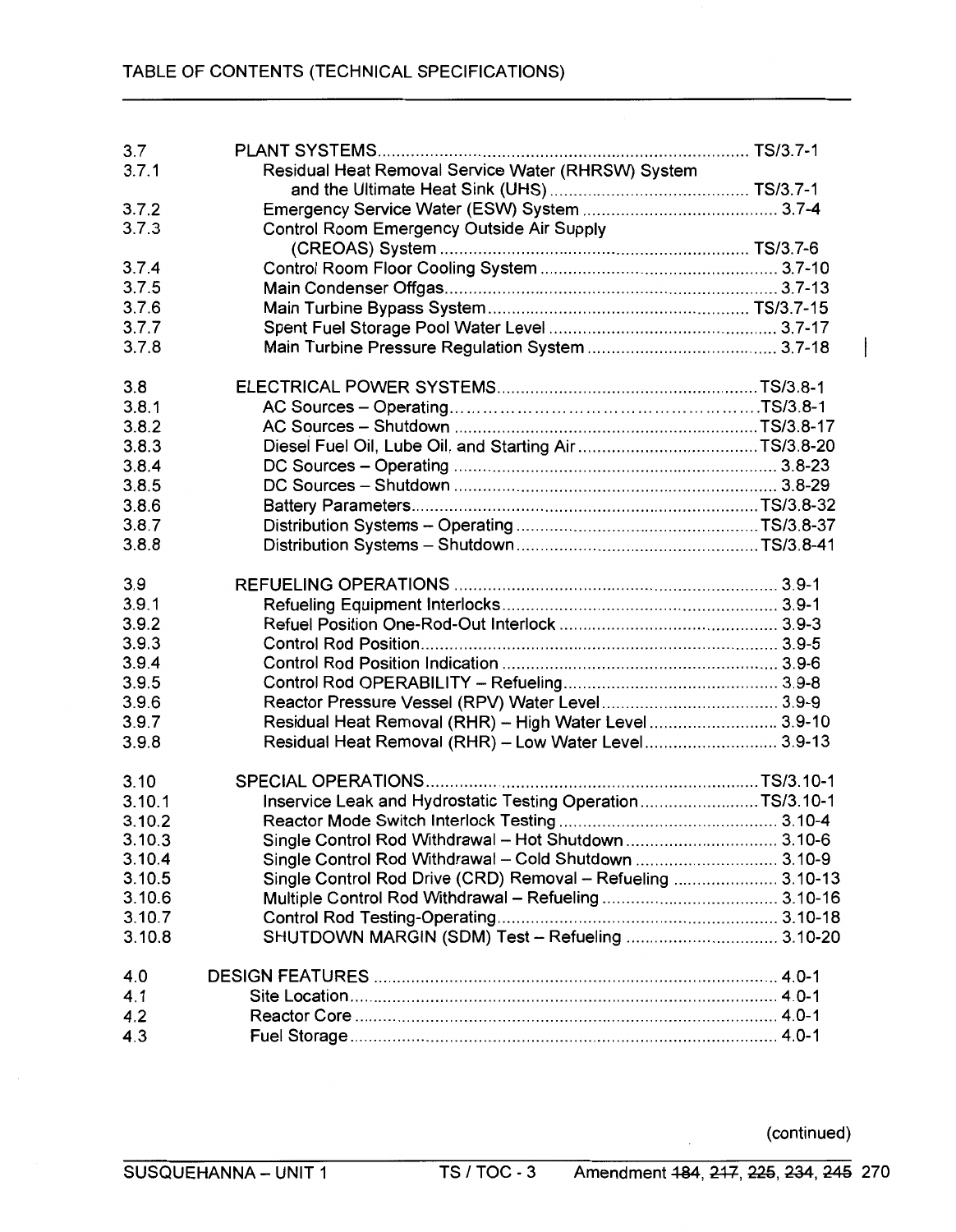| 5.0 |  |
|-----|--|
| 5.1 |  |
| 5.2 |  |
| 5.3 |  |
| 5.4 |  |
| 5.5 |  |
| 5.6 |  |
| 5.7 |  |
|     |  |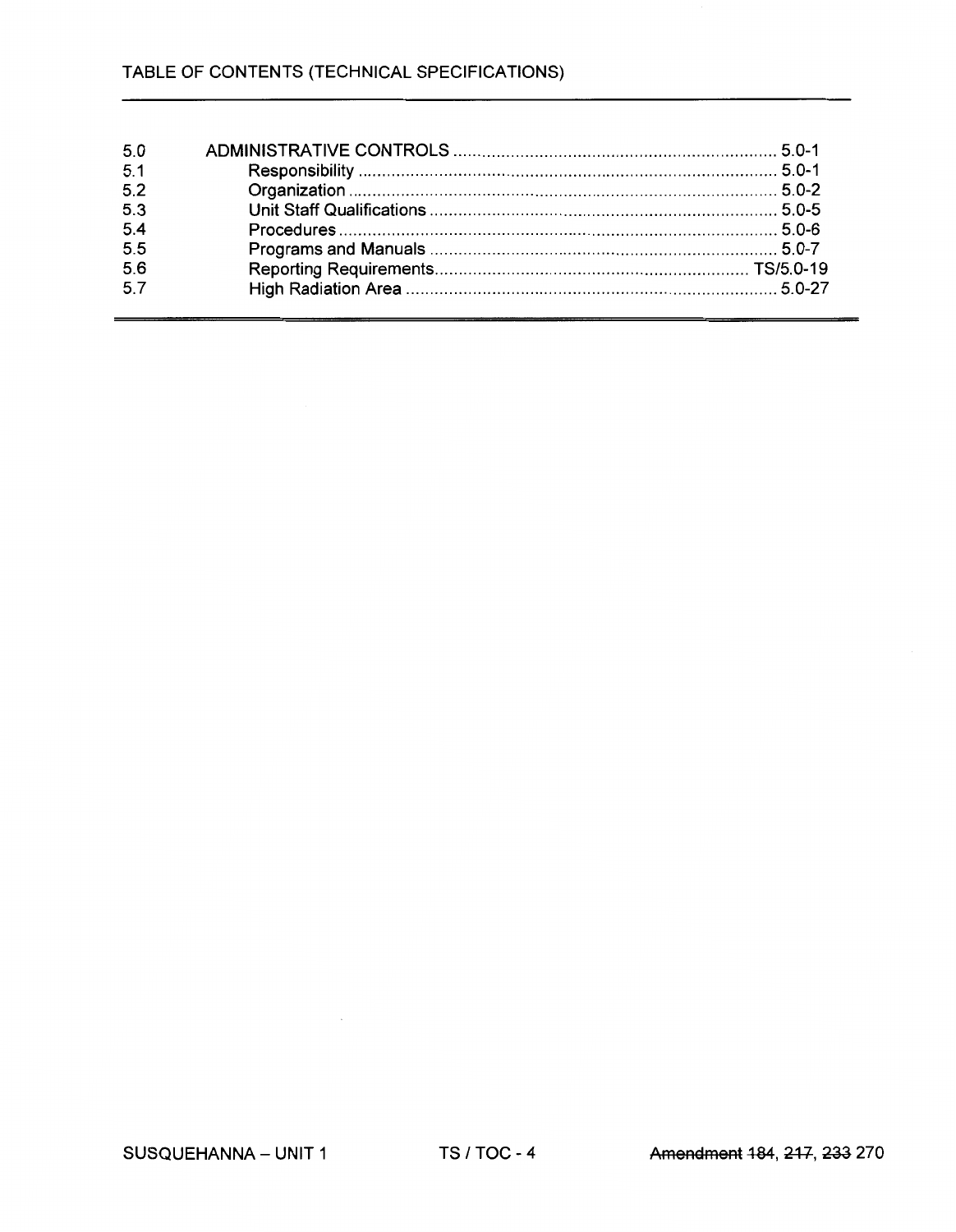ACTIONS (continued)

| <b>CONDITION</b>                                                                                                                                                             | <b>REQUIRED ACTION</b>                                                                                                                                                                             | <b>COMPLETION TIME</b> |
|------------------------------------------------------------------------------------------------------------------------------------------------------------------------------|----------------------------------------------------------------------------------------------------------------------------------------------------------------------------------------------------|------------------------|
| C. Secondary containment<br>inoperable during movement<br>of irradiated fuel assemblies<br>in the secondary<br>containment, during CORE<br>ALTERATIONS, or during<br>OPDRVs. | C.1<br>-----------------NOTE----------------<br>LCO 3.0.3 is not applicable.<br>----------------------------<br>Suspend movement of<br>irradiated fuel assemblies in the<br>secondary containment. | <b>Immediately</b>     |
|                                                                                                                                                                              | <b>AND</b>                                                                                                                                                                                         |                        |
|                                                                                                                                                                              | C.2<br><b>Suspend CORE</b><br><b>ALTERATIONS.</b>                                                                                                                                                  | Immediately            |
|                                                                                                                                                                              | <b>AND</b>                                                                                                                                                                                         |                        |
|                                                                                                                                                                              | C.3<br>Initiate action to suspend<br>OPDRVs.                                                                                                                                                       | Immediately            |

# SURVEILLANCE REQUIREMENTS

|              | <b>SURVEILLANCE</b>                                                                                                                                                                  | <b>FREQUENCY</b>                                                                  |
|--------------|--------------------------------------------------------------------------------------------------------------------------------------------------------------------------------------|-----------------------------------------------------------------------------------|
| SR 3.6.4.1.1 | Not required to be met for 4 hours if analysis<br>demonstrates one standby gas treatment (SGT)<br>subsystem is capable of establishing the required<br>secondary containment vacuum. | In accordance with the<br><b>Surveillance Frequency</b><br><b>Control Program</b> |
|              | Verify secondary containment vacuum is<br>$\geq$ 0.25 inch of vacuum water gauge.                                                                                                    |                                                                                   |
|              | SR 3.6.4.1.2 Verify all required secondary containment<br>removable walls and equipment hatches required<br>to be closed are closed and sealed.                                      | In accordance with the<br><b>Surveillance Frequency</b><br><b>Control Program</b> |
|              |                                                                                                                                                                                      | (continued)                                                                       |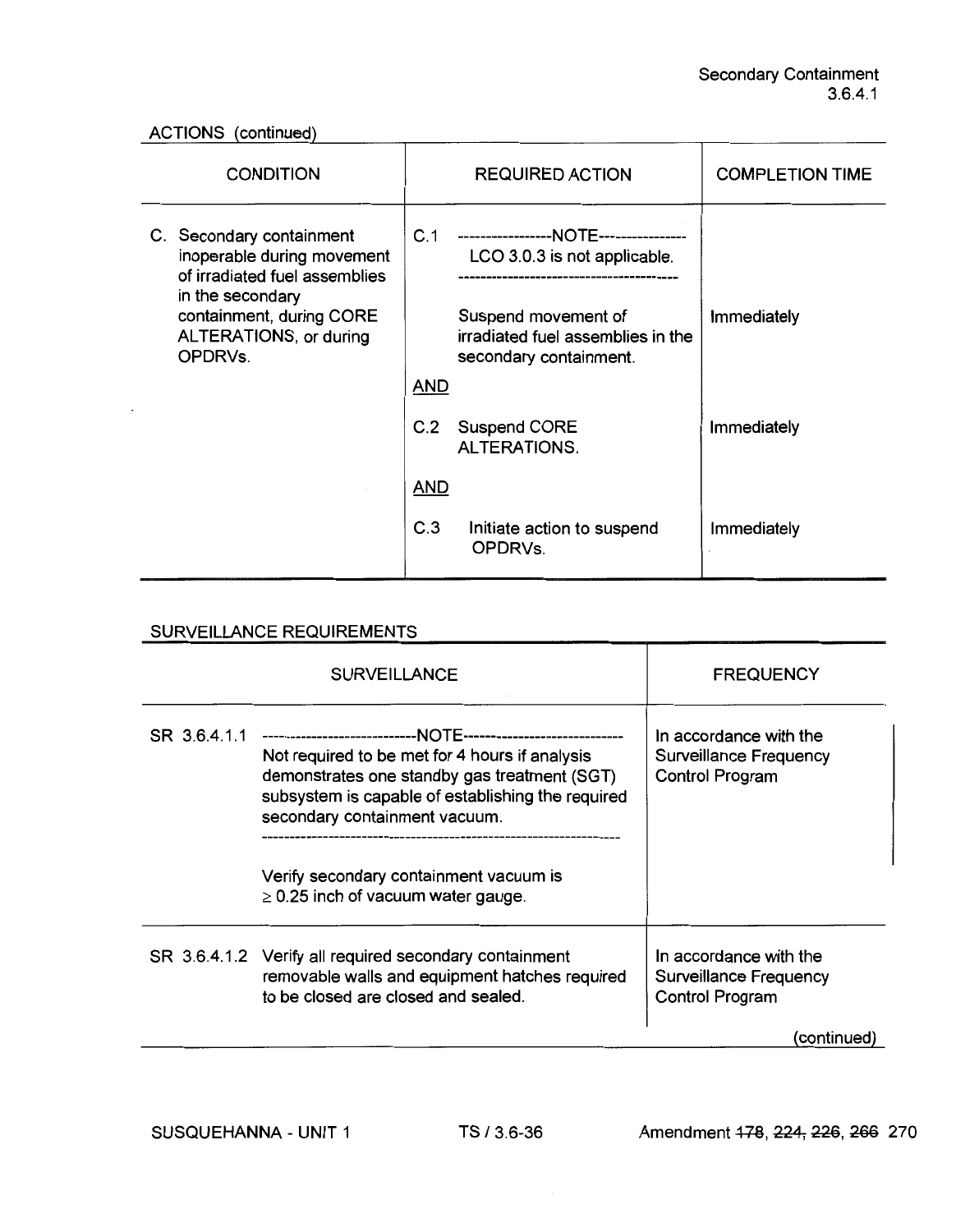SURVEILLANCE REQUIREMENTS (continued)

| <b>SURVEILLANCE</b>                                                                                                                                                                                                                                                              | <b>FREQUENCY</b>                                                                                      |  |
|----------------------------------------------------------------------------------------------------------------------------------------------------------------------------------------------------------------------------------------------------------------------------------|-------------------------------------------------------------------------------------------------------|--|
| SR 3.6.4.1.3 Verify one secondary containment access door in<br>each access opening is closed, except when the<br>access opening is being used for entry and exit.                                                                                                               | In accordance with the<br><b>Surveillance Frequency</b><br><b>Control Program</b>                     |  |
| The maximum time allowed for secondary<br>containment draw down is dependent on the<br>secondary containment configuration.                                                                                                                                                      | --------------NOTE---------------<br>Test each configuration at<br>least one time every 60<br>months. |  |
| Verify each SGT subsystem will draw down the<br>secondary containment to $\geq$ 0.25 inch of vacuum<br>water gauge in less than or equal to the maximum<br>time allowed for the secondary containment<br>configuration that is OPERABLE.                                         | In accordance with the<br><b>Surveillance Frequency</b><br>Control Program                            |  |
| The maximum flow allowed for maintaining<br>secondary containment vacuum is dependent on<br>the secondary containment configuration.                                                                                                                                             | --------------NOTE---------------<br>Test each configuration at<br>least one time every 60<br>months. |  |
| Verify each SGT subsystem can maintain<br>$\geq$ 0.25 inch of vacuum water gauge in the<br>secondary containment for at least 1 hour at a flow<br>rate less than or equal to the maximum flow rate<br>permitted for the secondary containment<br>configuration that is OPERABLE. | In accordance with the<br><b>Surveillance Frequency</b><br><b>Control Program</b>                     |  |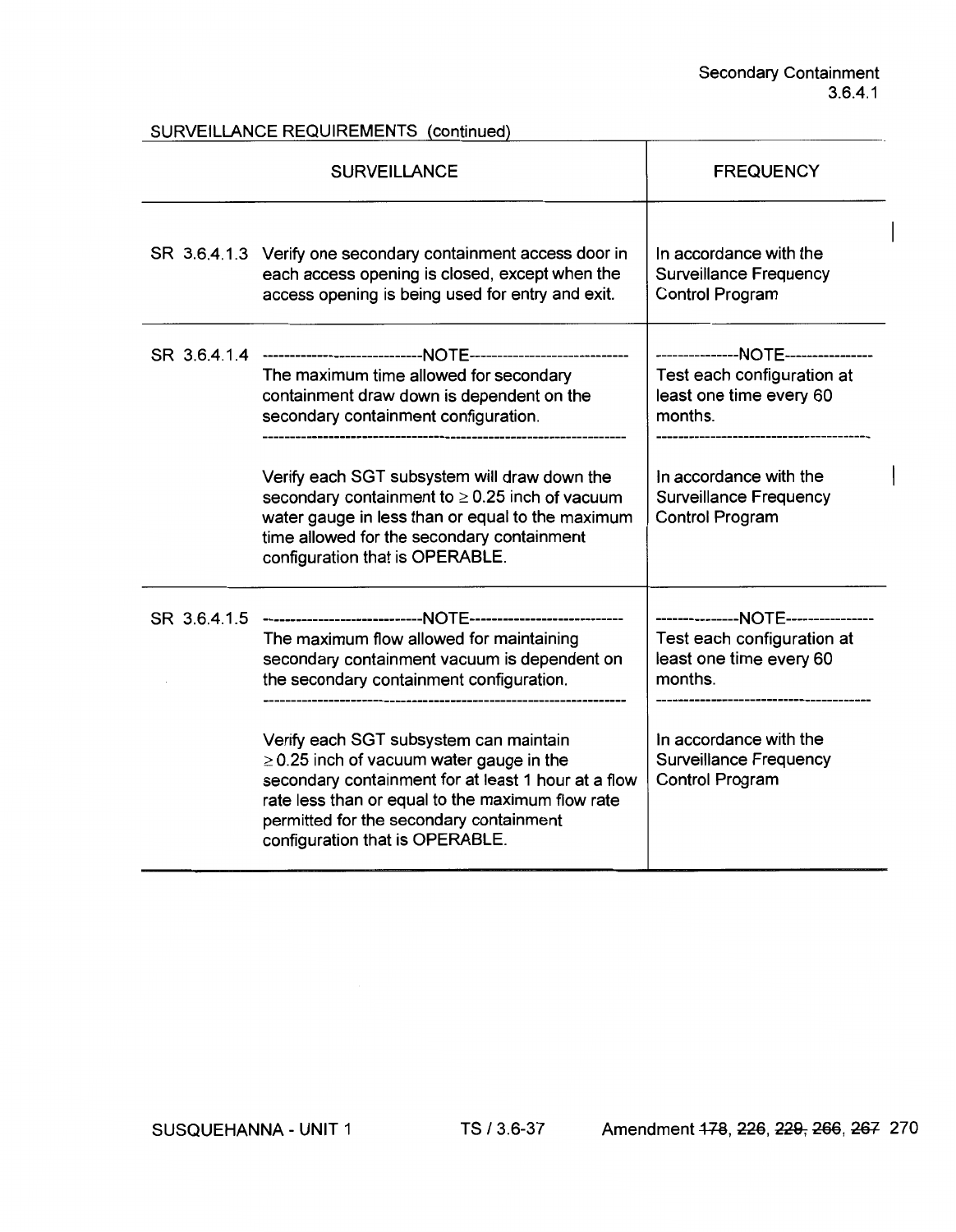## ATTACHMENT TO LICENSE AMENDMENT NO. 252

## SUSQUEHANNA STEAM ELECTRIC STATION, UNIT 2

## RENEWED FACILITY OPERATING LICENSE NO. NPF-22

## DOCKET NO: 50-388

Replace the following page of the Renewed Facility Operating License with the attached revised page. The revised page is identified by amendment number and contains marginal lines indicating the areas of change.

#### **REMOVE**

# **INSERT**

#### Page 3

Page 3

Replace the following pages of the Appendix A Technical Specifications with the attached revised pages. The revised pages are identified by amendment number and contain marginal lines indicating the areas of change.

| <b>REMOVE</b> | <b>INSERT</b>   |
|---------------|-----------------|
| TS/TOC-1      | <b>TS/TOC-1</b> |
| TS / TOC-2    | TS / TOC-2      |
| TS / TOC-3    | TS/TOC-3        |
| TS / TOC-4    | TS/TOC-4        |
| TS / 3.6-36   | TS / 3.6-36     |
| TS / 3.6-37   | TS / 3.6-37     |
|               |                 |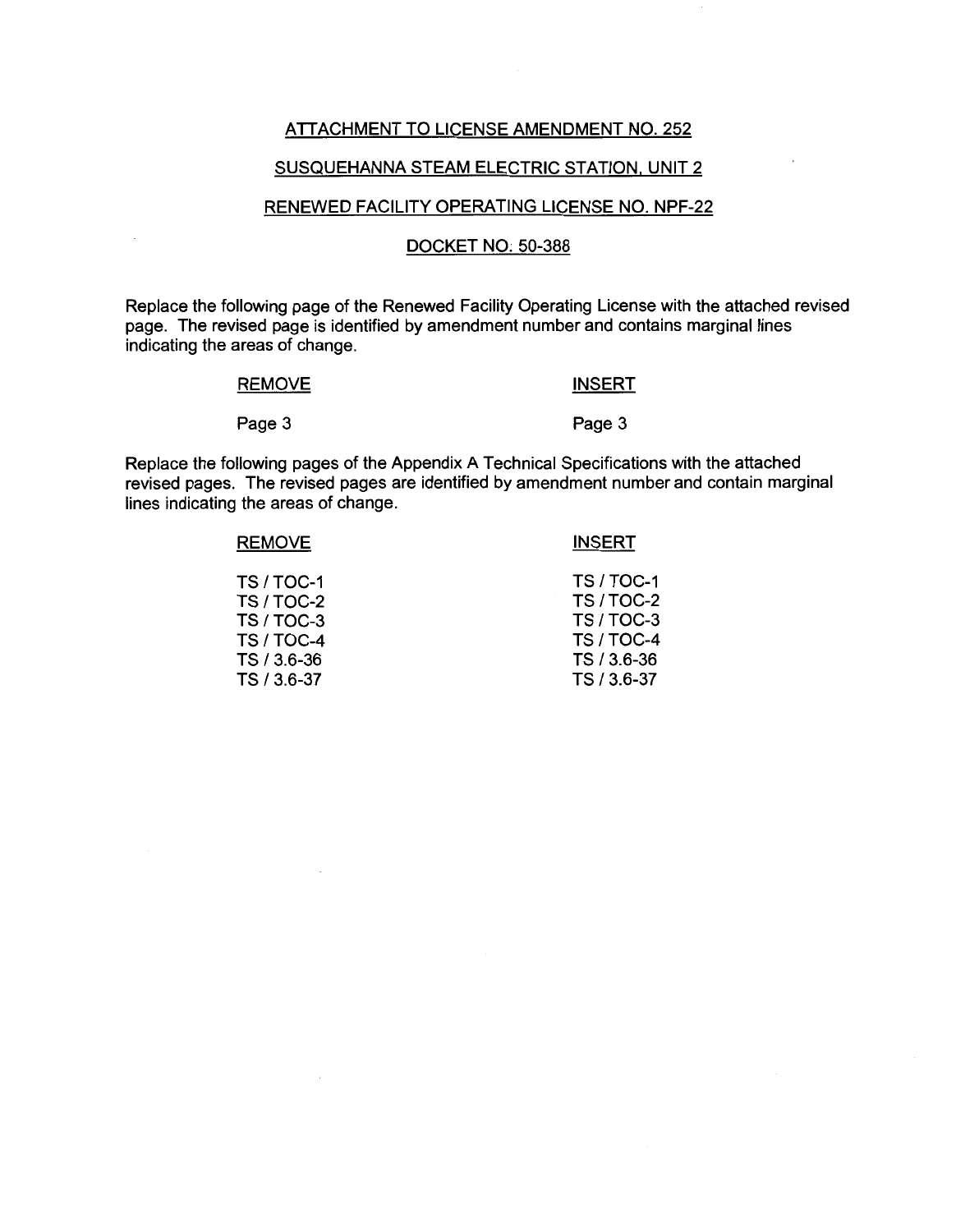

## **UNITED STATES NUCLEAR REGULATORY COMMISSION WASHINGTON,** D.C. **20555-0001**

# SUSQUEHANNA NUCLEAR, LLC

# ALLEGHENY ELECTRIC COOPERATIVE, INC.

# DOCKET NO. 50-388

# SUSQUEHANNA STEAM ELECTRIC STATION, UNIT 2

# AMENDMENT TO RENEWED FACILITY OPERATING LICENSE

Amendment No. 252 Renewed License No. NPF-22

- 1. The U.S. Nuclear Regulatory Commission (NRC or the Commission) has found that:
	- A. The application for the amendment filed by the Susquehanna Nuclear, LLC, dated December 14, 2017, complies with the standards and requirements of the Atomic Energy Act of 1954, as amended (the Act), and the Commission's regulations set forth in 10 CFR Chapter I;
	- B. The facility will operate in conformity with the application, the provisions of the Act, and the regulations of the Commission;
	- C. There is reasonable assurance: (i) that the activities authorized by this amendment can be conducted without endangering the health and safety of the public, and (ii) that such activities will be conducted in compliance with the Commission's regulations;
	- D. The issuance of this amendment will not be inimical to the common defense and security or to the health and safety of the public; and
	- E. The issuance of this amendment is in accordance with 10 CFR Part 51 of the Commission's regulations and all applicable requirements have been satisfied.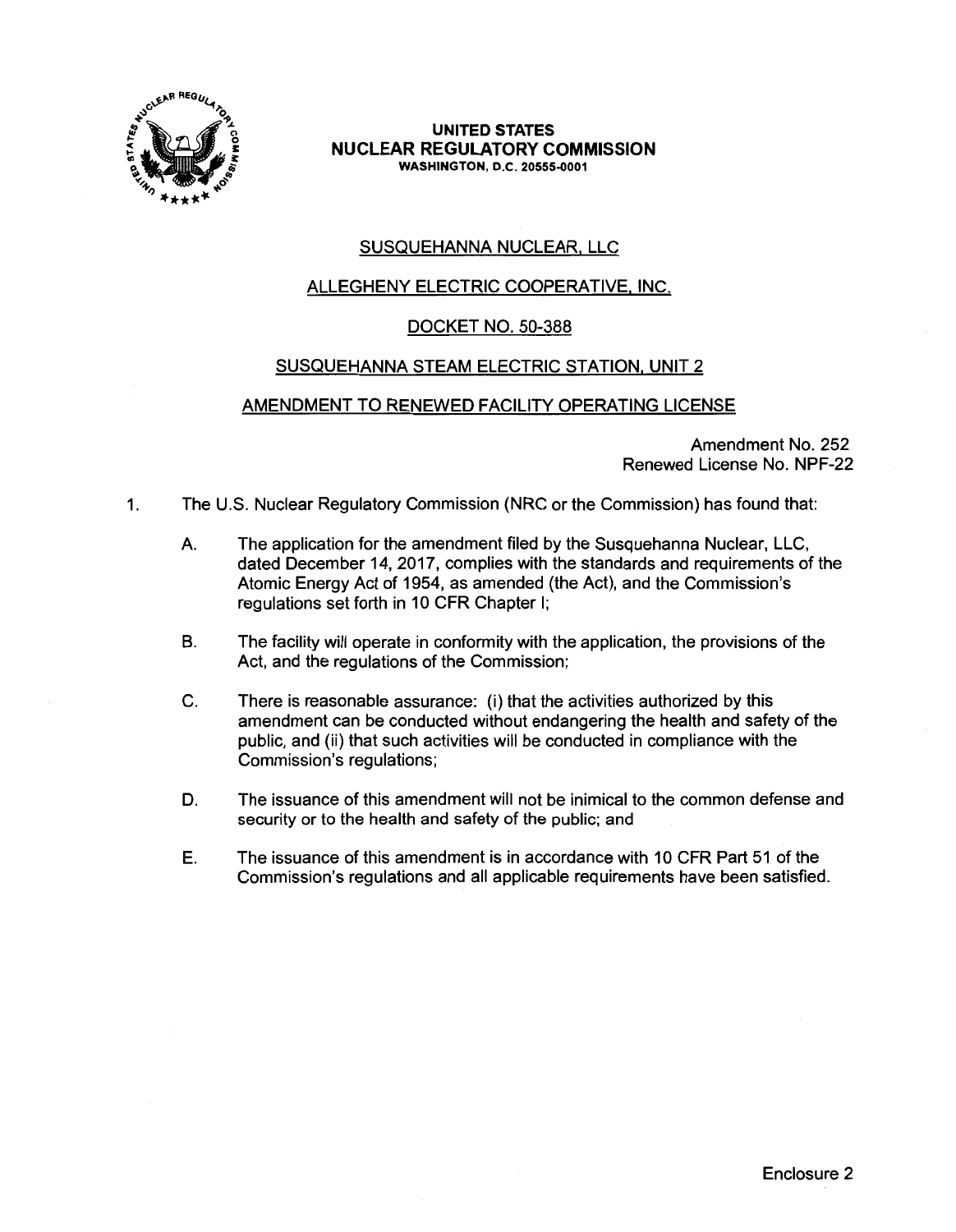- 2. Accordingly, the license is amended by changes to the Technical Specifications as indicated in the attachment to this license amendment and paragraph 2.C.(2) of Renewed Facility Operating License No. NPF-14 is hereby amended to read as follows:
	- (2) Technical Specifications and Environmental Protection Plan

The Technical Specifications contained in Appendix A, as revised through Amendment No. 270, and the Environmental Protection Plan contained in Appendix B are hereby incorporated in the license. Susquehanna Nuclear, LLC shall operate the facility in accordance with the Technical Specifications and the Environmental Protection Plan.

3. This license amendment is effective as of its date of issuance and shall be implemented within 60 days.

### FOR THE **NUCLEAR REGULATORY COMMISSION**

James G. Danna, Chief<br>James G. Danna, Chief<br>Plant Licensing Branch I

Plant Licensing Branch I Division of Operating Reactor Licensing Office of Nuclear Reactor Regulation

Attachment: Changes to the Renewed Facility Operating License and Technical Specifications

Date of Issuance: June 26, 2018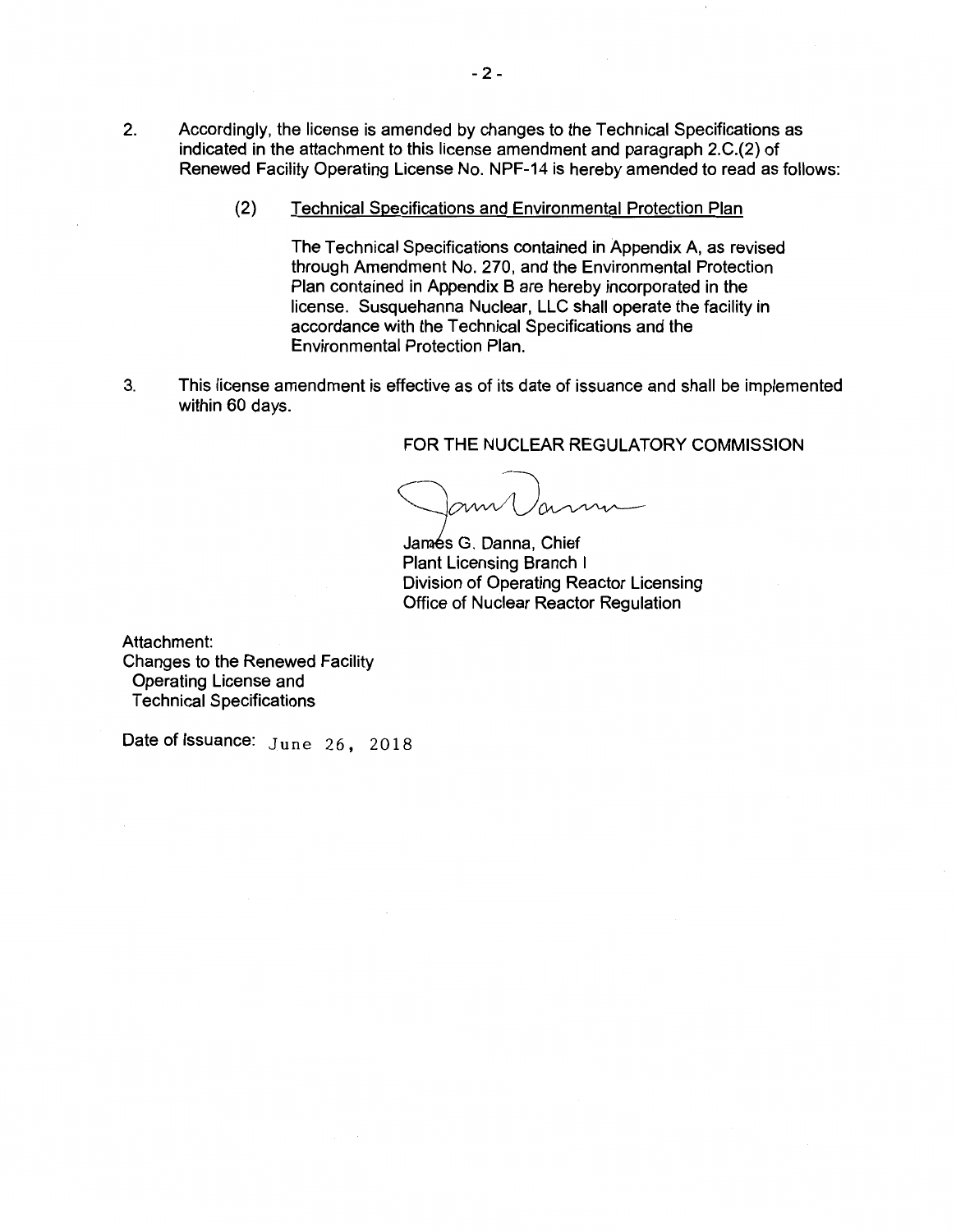- (3) Susquehanna Nuclear, LLC, pursuant to the Act and 10 CFR Parts 30, 40, and 70, to receive, possess, and use at any time any byproduct, source and special nuclear material as sealed neutron sources for reactor startup, sealed neutron sources for reactor instrumentation and radiation monitoring equipment calibration, and as fission detectors in amounts as required;
- (4) Susquehanna Nuclear, LLC, pursuant to the Act and 10 CFR Parts 30, 40, and 70 to receive, possess, and use in amounts as required any byproduct, source or special nuclear material without restriction to chemical or physical form, for sample analysis or instrument calibration or associated with radioactive apparatus or components; and
- (5) Susquehanna Nuclear, LLC, pursuant to the Act and 10 CFR Parts 30, 40, and 70 to possess, but not separate, such byproduct and special nuclear materials as may be produced by the operation of the facility.
- C. This license shall be deemed to contain and is subject to the conditions specified in the Commission's regulations set forth in 10 CFR Chapter I and is subject to all applicable provisions of the Act and to the rules, regulations and orders of the Commission now or hereafter in effect; and is subject to the additional conditions specified or incorporated below:
	- (1) Maximum Power Level

Susquehanna Nuclear, LLC is authorized to operate the facility at reactor core power levels not in excess of 3952 megawatts thermal in accordance with the conditions specified herein. The preoperational tests, startup tests and other items identified in License Conditions 2.C.(20), 2.C.(21 ), 2.C.(22), and 2.C.(23) to this license shall be completed as specified.

(2) Technical Specifications and Environmental Protection Plan

The Technical Specifications contained in Appendix A, as revised through Amendment No. 252, and the Environmental Protection Plan contained in Appendix B are hereby incorporated in the license. Susquehanna Nuclear, LLC shall operate the facility in accordance with the Technical Specifications and the Environmental Protection Plan.

For Surveillance Requirements (SRs) that are new in Amendment 151 to Facility Operating License No. NPF-22, the first performance is due at the end of the first surveillance interval that begins at implementation of Amendment 151. For SRs that existed prior to Amendment 151, including SRs with modified acceptance criteria and SRs whose frequency of performance is being extended, the first performance is due at the end of the first surveillance interval that begins on the date the Surveillance was last performed prior to implementation of Amendment 151.

Renewed Operating License No. NPF-22 Amendment No. 252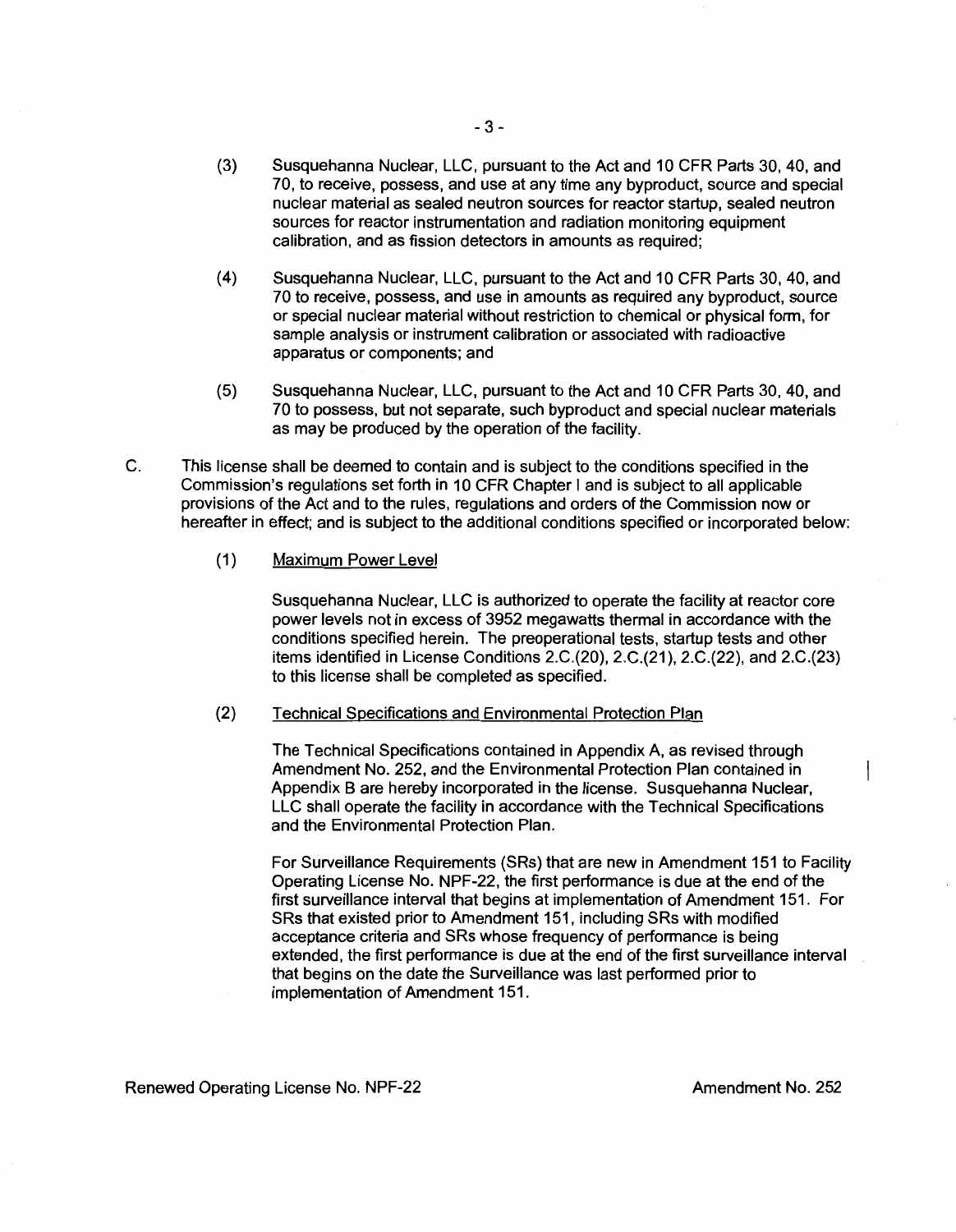| 1.0     |                                                                 |  |
|---------|-----------------------------------------------------------------|--|
| 1.1     |                                                                 |  |
| 1.2     |                                                                 |  |
| 1.3     |                                                                 |  |
| 1.4     |                                                                 |  |
| 2.0     |                                                                 |  |
| 2.1     |                                                                 |  |
| 2.2     |                                                                 |  |
| 3.0     | LIMITING CONDITION FOR OPERATION (LCO) APPLICABILITY TS/3.0-1   |  |
| 3.0     | SURVEILLANCE REQUIREMENT (SR) APPLICABILITY TS/3.0-4            |  |
| 3.1     |                                                                 |  |
| 3.1.1   |                                                                 |  |
| 3.1.2   |                                                                 |  |
| 3.1.3   |                                                                 |  |
| 3.1.4   |                                                                 |  |
| 3.1.5   |                                                                 |  |
| 3.1.6   |                                                                 |  |
| 3.1.7   |                                                                 |  |
| 3.1.8   | Scram Discharge Volume (SDV) Vent and Drain Valves TS/3.1-25    |  |
| 3.2     |                                                                 |  |
| 3.2.1   | Average Planar Linear Heat Generation Rate (APLHGR) 3.2-1       |  |
| 3.2.2   |                                                                 |  |
| 3.2.3   |                                                                 |  |
| 3.3     |                                                                 |  |
| 3.3.1.1 | Reactor Protection System (RPS) Instrumentation TS/3.3-1        |  |
| 3.3.1.2 |                                                                 |  |
| 3.3.2.1 |                                                                 |  |
| 3.3.2.2 | Feedwater - Main Turbine High Water Level Trip                  |  |
|         |                                                                 |  |
| 3.3.3.1 | Post Accident Monitoring (PAM) Instrumentation TS/3.3-23        |  |
| 3.3.3.2 |                                                                 |  |
| 3.3.4.1 | End of Cycle Recirculation Pump Trip (EOC-RPT)                  |  |
| 3.3.4.2 | Anticipated Transient Without Scram Recirculation               |  |
|         |                                                                 |  |
| 3.3.5.1 | Emergency Core Cooling System (ECCS) Instrumentation  TS/3.3-37 |  |
| 3.3.5.2 | Reactor Core Isolation Cooling (RCIC) System                    |  |
|         |                                                                 |  |
| 3.3.6.1 | Primary Containment Isolation InstrumentationTS/3.3-52          |  |
| 3.3.6.2 | Secondary Containment Isolation Instrumentation 3.3-63          |  |
| 3.3.7.1 | Control Room Emergency Outside Air Supply (CREOAS)              |  |
|         |                                                                 |  |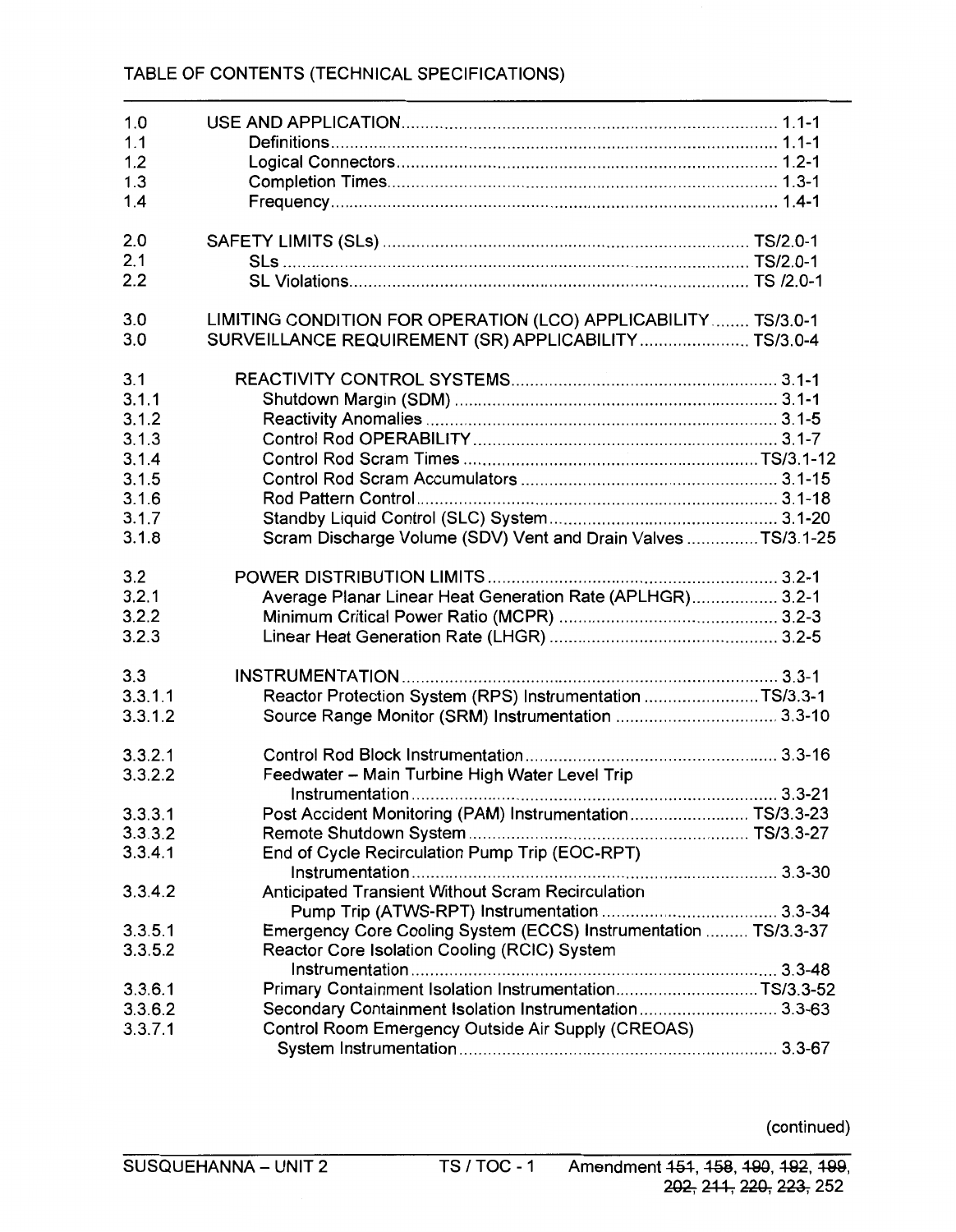| 3.3     | INSTRUMENTATION (continued)                                     |  |
|---------|-----------------------------------------------------------------|--|
| 3.3.8.1 |                                                                 |  |
| 3.3.8.2 | Reactor Protection System (RPS) Electric Power                  |  |
|         |                                                                 |  |
|         |                                                                 |  |
| 3.4     |                                                                 |  |
| 3.4.1   |                                                                 |  |
| 3.4.2   |                                                                 |  |
| 3.4.3   |                                                                 |  |
| 3.4.4   |                                                                 |  |
| 3.4.5   |                                                                 |  |
| 3.4.6   |                                                                 |  |
| 3.4.7   |                                                                 |  |
| 3.4.8   | Residual Heat Removal (RHR) Shutdown Cooling                    |  |
|         |                                                                 |  |
| 3.4.9   | Residual Heat Removal (RHR) Shutdown Cooling                    |  |
|         |                                                                 |  |
| 3.4.10  |                                                                 |  |
| 3.4.11  |                                                                 |  |
|         |                                                                 |  |
| 3.5     | EMERGENCY CORE COOLING SYSTEMS (ECCS) AND REACTOR               |  |
|         | CORE ISOLATION COOLING (RCIC) SYSTEM TS/3.5-1                   |  |
| 3.5.1   |                                                                 |  |
| 3.5.2   |                                                                 |  |
| 3.5.3   |                                                                 |  |
|         |                                                                 |  |
| 3.6     |                                                                 |  |
| 3.6.1.1 |                                                                 |  |
| 3.6.1.2 |                                                                 |  |
| 3.6.1.3 | Primary Containment Isolation Valves (PCIVs) TS/3.6-8           |  |
| 3.6.1.4 |                                                                 |  |
| 3.6.1.5 |                                                                 |  |
| 3.6.1.6 | Suppression-Chamber-to-Drywell Vacuum Breakers 3.6-19           |  |
| 3.6.2.1 |                                                                 |  |
| 3.6.2.2 |                                                                 |  |
| 3.6.2.3 | Residual Heat Removal (RHR) Suppression Pool Cooling  TS/3.6-26 |  |
| 3.6.2.4 | Residual Heat Removal (RHR) Suppression Pool Spray  3.6-28      |  |
| 3.6.3.1 | Not Used                                                        |  |
| 3.6.3.2 |                                                                 |  |
| 3.6.3.3 |                                                                 |  |
| 3.6.4.1 |                                                                 |  |
| 3.6.4.2 | Secondary Containment Isolation Valves (SCIVs)  3.6-38          |  |
| 3.6.4.3 |                                                                 |  |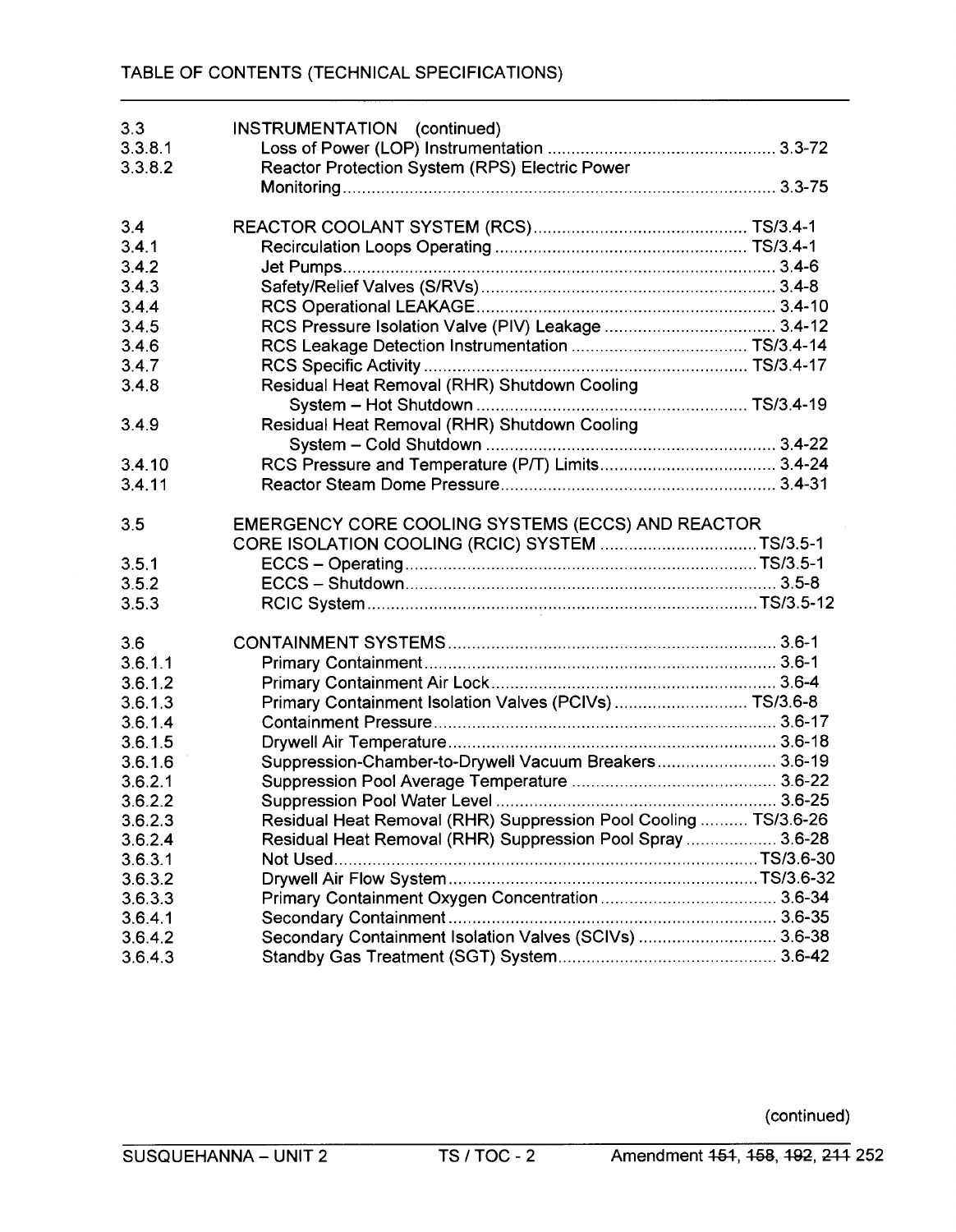| 3.7              |                                                             |  |
|------------------|-------------------------------------------------------------|--|
| 3.7.1            | Residual Heat Removal Service Water (RHRSW) System          |  |
|                  |                                                             |  |
| 3.7.2            |                                                             |  |
| 3.7.3            | Control Room Emergency Outside Air Supply                   |  |
|                  |                                                             |  |
| 3.7.4            |                                                             |  |
| 3.7.5            |                                                             |  |
| 3.7.6            |                                                             |  |
|                  |                                                             |  |
| 3.7.7            |                                                             |  |
| 3.7.8            |                                                             |  |
| 3.8              |                                                             |  |
| 3.8.1            |                                                             |  |
| 3.8.2            |                                                             |  |
| 3.8.3            |                                                             |  |
| 3.8.4            |                                                             |  |
| 3.8.5            |                                                             |  |
| 3.8.6            |                                                             |  |
| 3.8.7            |                                                             |  |
| 3.8.8            |                                                             |  |
|                  |                                                             |  |
| 3.9              |                                                             |  |
| 3.9.1            |                                                             |  |
| 3.9.2            |                                                             |  |
| 3.9.3            |                                                             |  |
| 3.9.4            |                                                             |  |
| 3.9.5            |                                                             |  |
| 3.9.6            |                                                             |  |
| 3.9.7            | Residual Heat Removal (RHR) - High Water Level 3.9-10       |  |
| 3.9.8            | Residual Heat Removal (RHR) - Low Water Level 3.9-13        |  |
| 3.10             |                                                             |  |
| 3.10.1           | Inservice Leak and Hydrostatic Testing OperationTS/3.10-1   |  |
| 3.10.2           |                                                             |  |
| 3.10.3           | Single Control Rod Withdrawal - Hot Shutdown  3.10-6        |  |
| 3.10.4           | Single Control Rod Withdrawal - Cold Shutdown  3.10-9       |  |
| 3.10.5           | Single Control Rod Drive (CRD) Removal - Refueling  3.10-13 |  |
| 3.10.6           |                                                             |  |
|                  |                                                             |  |
| 3.10.7<br>3.10.8 | SHUTDOWN MARGIN (SDM) Test - Refueling  3.10-20             |  |
|                  |                                                             |  |
| 4.0              |                                                             |  |
| 4.1              |                                                             |  |
| 4.2              |                                                             |  |
| 4.3              |                                                             |  |
|                  |                                                             |  |

 $\overline{\phantom{a}}$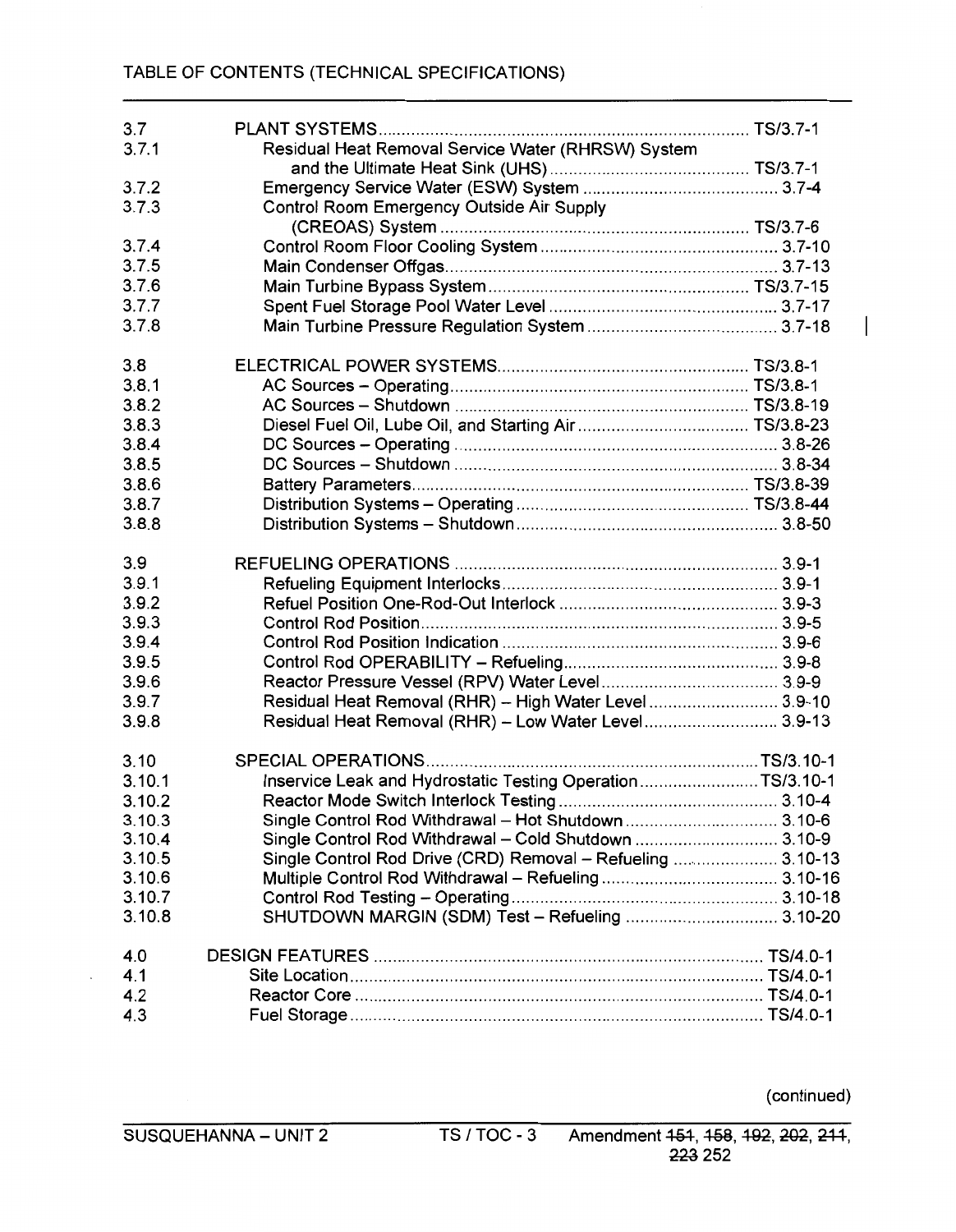| 5.0 |  |
|-----|--|
| 5.1 |  |
| 5.2 |  |
| 5.3 |  |
| 5.4 |  |
| 5.5 |  |
| 5.6 |  |
| 5.7 |  |

 $\mathcal{L}_{\mathcal{A}}$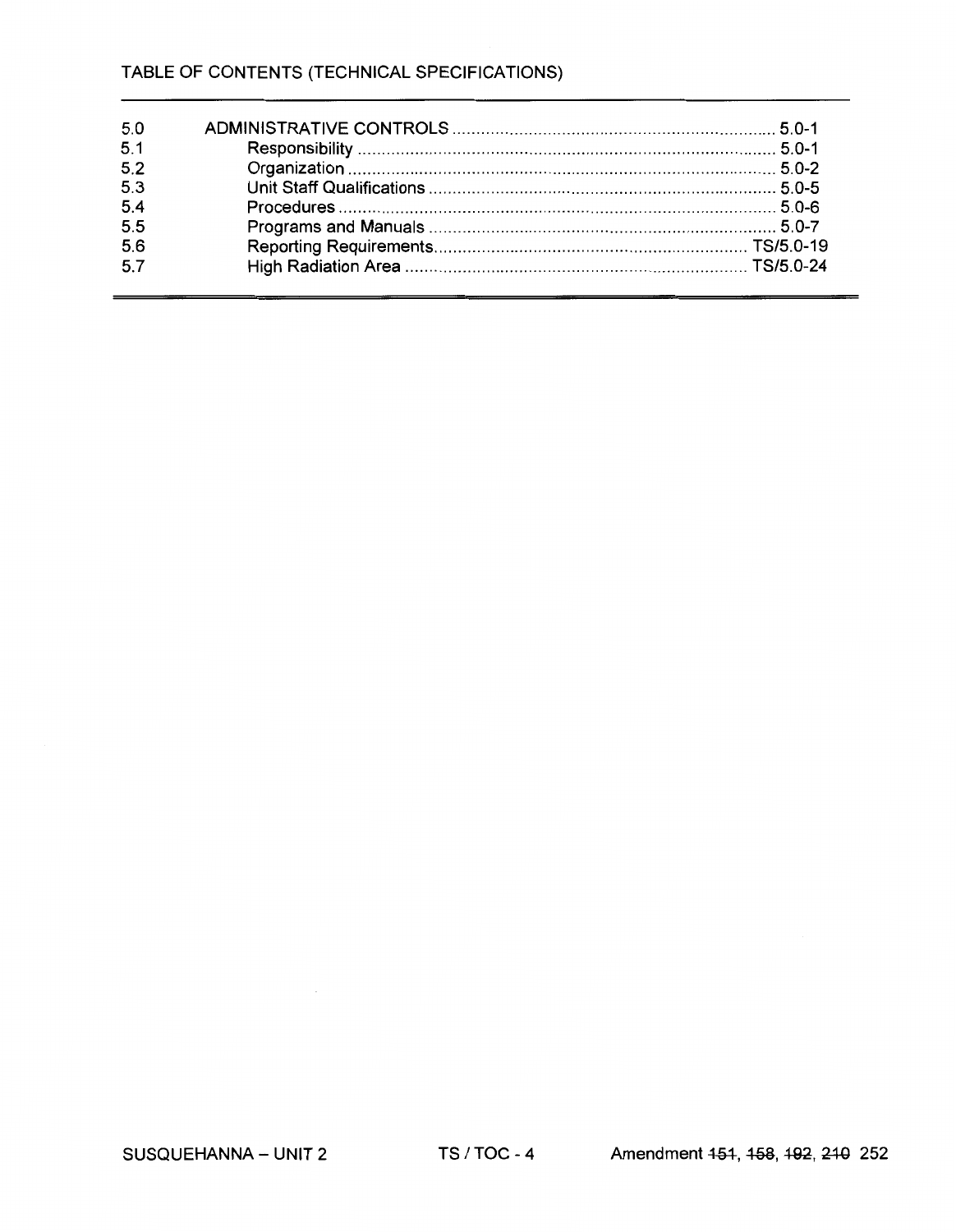| <b>ACTIONS</b> |  |
|----------------|--|
|----------------|--|

| <b>CONDITION</b>                                                                                                                                                             | <b>REQUIRED ACTION</b>                                                                                                                                             | <b>COMPLETION TIME</b> |
|------------------------------------------------------------------------------------------------------------------------------------------------------------------------------|--------------------------------------------------------------------------------------------------------------------------------------------------------------------|------------------------|
| C. Secondary containment<br>inoperable during movement<br>of irradiated fuel assemblies<br>in the secondary<br>containment, during CORE<br>ALTERATIONS, or during<br>OPDRVs. | C.1<br>-----------------NOTE----------------<br>LCO 3.0.3 is not applicable.<br>Suspend movement of<br>irradiated fuel assemblies in the<br>secondary containment. | Immediately            |
|                                                                                                                                                                              | <b>AND</b>                                                                                                                                                         |                        |
|                                                                                                                                                                              | C.2 Suspend CORE<br><b>ALTERATIONS.</b>                                                                                                                            | Immediately            |
|                                                                                                                                                                              | <b>AND</b>                                                                                                                                                         |                        |
|                                                                                                                                                                              | C.3<br>Initiate action to suspend<br>OPDRVs.                                                                                                                       | <b>Immediately</b>     |

# SURVEILLANCE REQUIREMENTS

|              | <b>SURVEILLANCE</b>                                                                                                                                                                  | <b>FREQUENCY</b>                                                                  |
|--------------|--------------------------------------------------------------------------------------------------------------------------------------------------------------------------------------|-----------------------------------------------------------------------------------|
| SR 3.6.4.1.1 | Not required to be met for 4 hours if analysis<br>demonstrates one standby gas treatment (SGT)<br>subsystem is capable of establishing the required<br>secondary containment vacuum. | In accordance with the<br>Surveillance Frequency<br><b>Control Program</b>        |
|              | Verify secondary containment vacuum is<br>$\geq$ 0.25 inch of vacuum water gauge.                                                                                                    |                                                                                   |
|              | SR 3.6.4.1.2 Verify all required secondary containment<br>removable walls and equipment hatches required<br>to be closed are closed and sealed.                                      | In accordance with the<br><b>Surveillance Frequency</b><br><b>Control Program</b> |
|              |                                                                                                                                                                                      | continued                                                                         |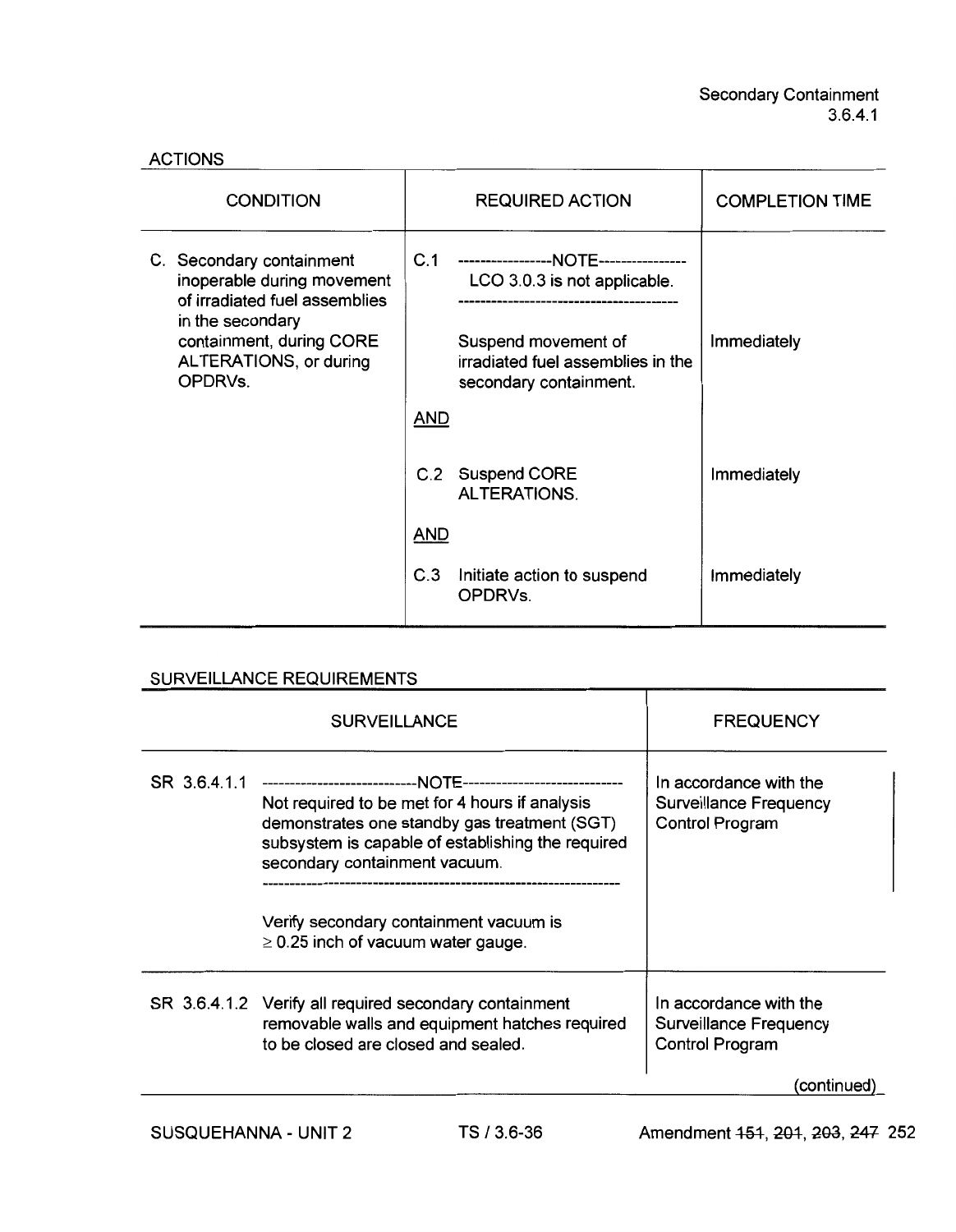SURVEILLANCE REQUIREMENTS (continued)

| <b>SURVEILLANCE</b>                                                                                                                                                                                                                                                                                                                                                                                                      | <b>FREQUENCY</b>                                                                                                                                                                            |  |
|--------------------------------------------------------------------------------------------------------------------------------------------------------------------------------------------------------------------------------------------------------------------------------------------------------------------------------------------------------------------------------------------------------------------------|---------------------------------------------------------------------------------------------------------------------------------------------------------------------------------------------|--|
| SR 3.6.4.1.3 Verify one secondary containment access door in<br>each access opening is closed, except when the<br>access opening is being used for entry and exit.                                                                                                                                                                                                                                                       | In accordance with the<br><b>Surveillance Frequency</b><br>Control Program                                                                                                                  |  |
| The maximum time allowed for secondary<br>containment draw down is dependent on the<br>secondary containment configuration.<br>Verify each SGT subsystem will draw down the<br>secondary containment to $\geq$ 0.25 inch of vacuum<br>water gauge in less than or equal to the maximum<br>time allowed for the secondary containment<br>configuration that is OPERABLE.                                                  | ---------------NOTE---------------<br>Test each configuration at<br>least one time every 60<br>months.<br>In accordance with the<br><b>Surveillance Frequency</b><br><b>Control Program</b> |  |
| The maximum flow allowed for maintaining<br>secondary containment vacuum is dependent on<br>the secondary containment configuration.<br>Verify each SGT subsystem can maintain<br>$\geq$ 0.25 inch of vacuum water gauge in the<br>secondary containment for at least 1 hour at a flow<br>rate less than or equal to the maximum flow rate<br>permitted for the secondary containment<br>configuration that is OPERABLE. | ---------------NOTE--------------<br>Test each configuration at<br>least one time every 60<br>months.<br>In accordance with the<br><b>Surveillance Frequency</b><br>Control Program         |  |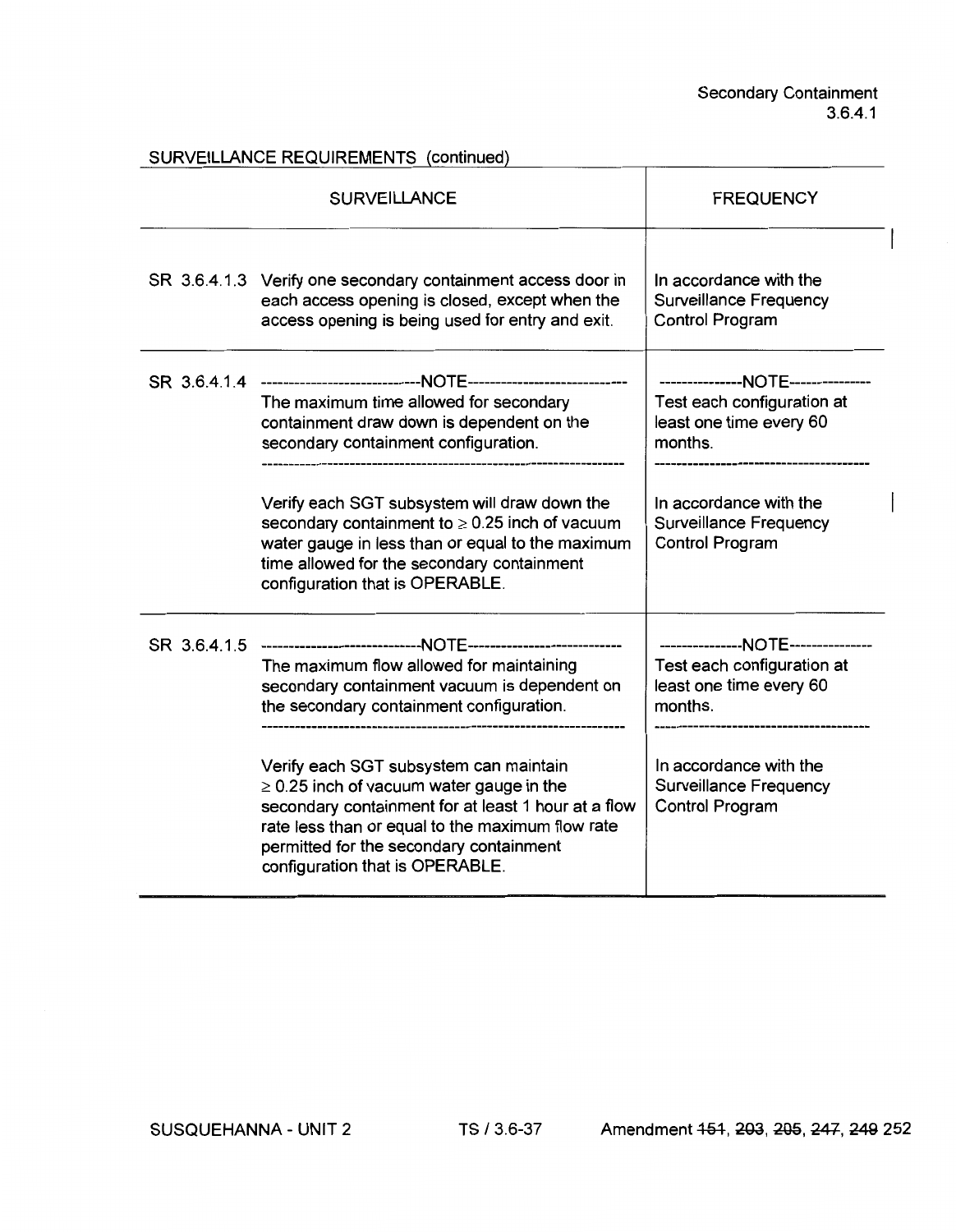

## **UNITED STATES NUCLEAR REGULATORY COMMISSION WASHINGTON,** D.C. **20555-0001**

# **SAFETY EVALUATION BY** THE OFFICE **OF NUCLEAR REACTOR REGULATION**

# RELATED TO **AMENDMENT NO.** 270 **TO RENEWED FACILITY OPERATING**

# LICENSE **NO. NPF-14**

# **AND AMENDMENT NO.** 252 TO **RENEWED FACILITY OPERATING**

# LICENSE **NO. NPF-22**

# **SUSQUEHANNA** NUCLEAR. LLC

# **ALLEGHENY** ELECTRIC COOPERATIVE, **INC.**

# **SUSQUEHANNA STEAM** ELECTRIC **STATION, UNITS** 1 **AND 2**

# DOCKET **NOS.** 50-387 AND 50-388

## 1.0 **INTRODUCTION**

By application dated December 14, 2017,<sup>1</sup> Susquehanna Nuclear, LLC (the licensee) requested changes to the technical specifications (TSs) for Susquehanna Steam Electric Station, Units 1 and 2 (SSES). Specifically, the licensee requested changes to the TSs to adopt Technical Specifications Task Force (TSTF) Traveler TSTF-551, Revision 3, "Revise Secondary Containment Surveillance Requirements," dated October 3, 2016.2 The U.S. Nuclear Regulatory Commission (NRC) approved the traveler on September 21, 2017. <sup>3</sup>

The proposed changes would allow the secondary containment vacuum limit to not be met for up to 4 hours provided that the standby gas treatment (SGT} system remains capable of establishing the required secondary containment vacuum.

#### 2.0 REGULATORY EVALUATION

#### 2.1 System Description

The SSES secondary containment consists of three distinct zones. Zones I and 11 are the portions of the Units 1 and 2 reactor buildings below the 779-foot elevation surrounding the Units 1 and 2 primary containment, respectively. Zone Ill consists of the portion of the Units 1 and 2 reactor buildings above the 779-foot elevation with the exception of heating, ventilation, and air conditioning rooms which are not part of the secondary containment. The

<sup>&</sup>lt;sup>1</sup> Agencywide Documents Access and Management System (ADAMS) Accession No. ML17348B097.<br><sup>2</sup> ADAMS Accession No. ML16277A226.

<sup>&</sup>lt;sup>3</sup> ADAMS Package Accession No. ML17236A365.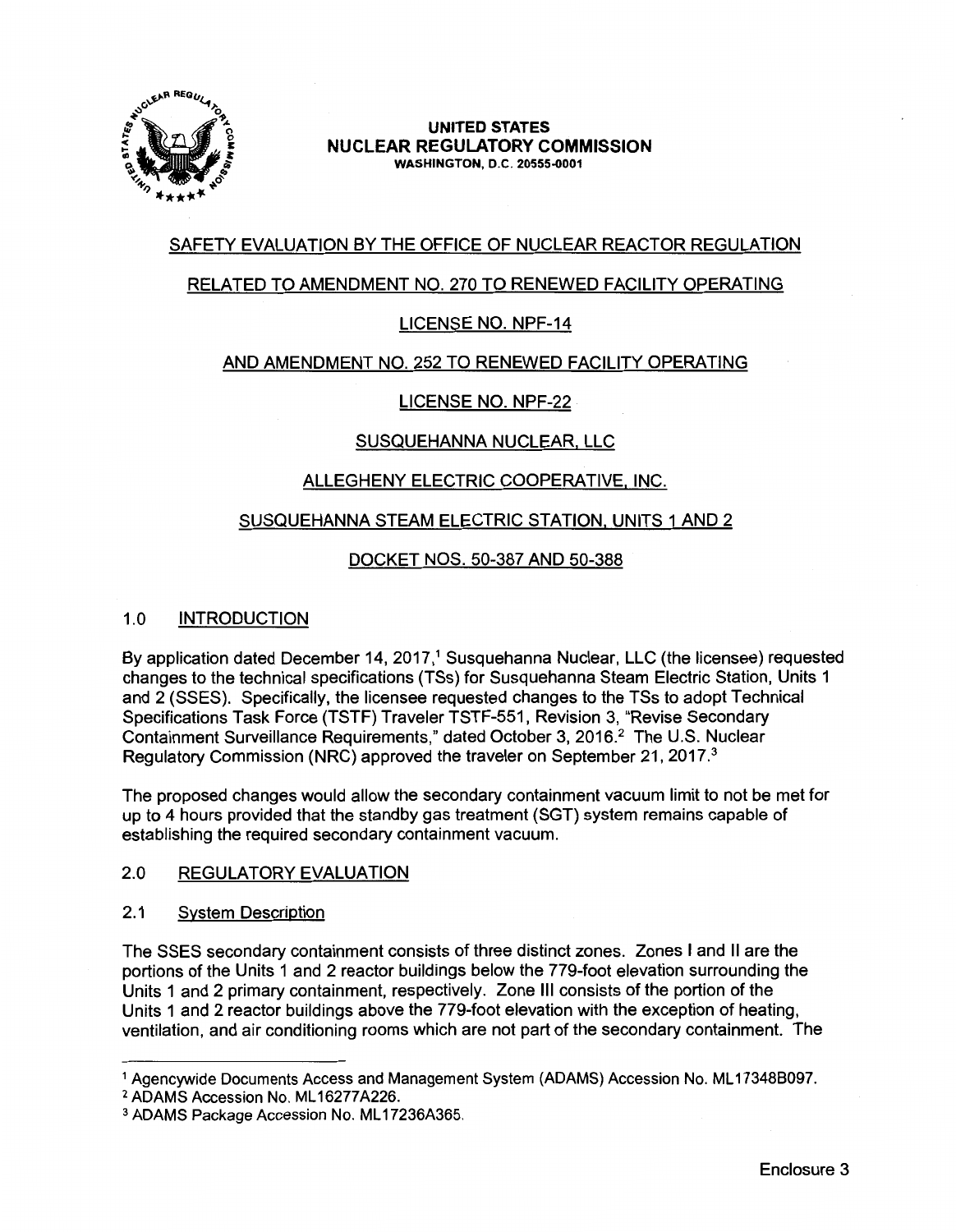secondary containment is a structure that encloses the primary containment, including components that may contain primary system fluid. The safety function of the secondary containment is to contain, dilute, and hold up fission products that may leak from primary containment following a design-basis accident (DBA) to ensure the control room operator and offsite doses are within the regulatory limits. There is no redundant train or system that can perform the secondary containment function should the secondary containment be inoperable.

The secondary containment boundary is the combination of walls, floor, roof, ducting, doors, hatches, penetrations, and equipment that physically form the secondary containment. Routinely used secondary containment access openings contain at least one inner and one outer door in an airlock configuration. In some cases, secondary containment access openings are shared such that there are multiple inner or outer doors. All secondary containment access doors are normally kept closed, except when the access opening is being used for entry and exit of personnel, equipment, or material.

Secondary containment operability is based on its ability to contain, dilute, and hold up fission products that may leak from primary containment following a DBA. To prevent ground-level exfiltration of radioactive material while allowing the secondary containment to be designed as a mostly conventional structure, the secondary containment requires support systems to maintain the pressure at less than atmospheric pressure. During normal operation, non-safety related systems are used to maintain the secondary containment at a slight negative pressure to ensure that any leakage is into the building and that any secondary containment atmosphere exiting is via a pathway monitored for radioactive material. However, during normal operation, it is possible for the secondary containment vacuum to be momentarily less than the required vacuum for a number of reasons, such as during wind gusts or swapping of the normal ventilation subsystems.

During emergency conditions, the SGT system is designed to be capable of drawing down the secondary containment to a required vacuum within a prescribed time and continue to maintain the negative pressure as assumed in the accident analysis. For SSES, the SGT system must be able to establish the required vacuum within 10 minutes. The leak tightness of the secondary containment together with the SGT system ensure that radioactive material is either contained in the secondary containment or filtered through the SGT system filter trains before being discharged to the outside environment via the elevated release point.

## 2.2 Proposed Revision to Surveillance Requirements

#### 2.2.1 Proposed Revision to Surveillance Requirement 3.6.4.1.1

Surveillance requirement (SR) 3.6.4.1.1 requires verification that secondary containment vacuum is  $\geq 0.25$  inch of vacuum water gauge. This SR would be modified by adding a note that states:

Not required to be met for 4 hours if analysis demonstrates one standby gas treatment (SGT) subsystem is capable of establishing the required secondary containment vacuum.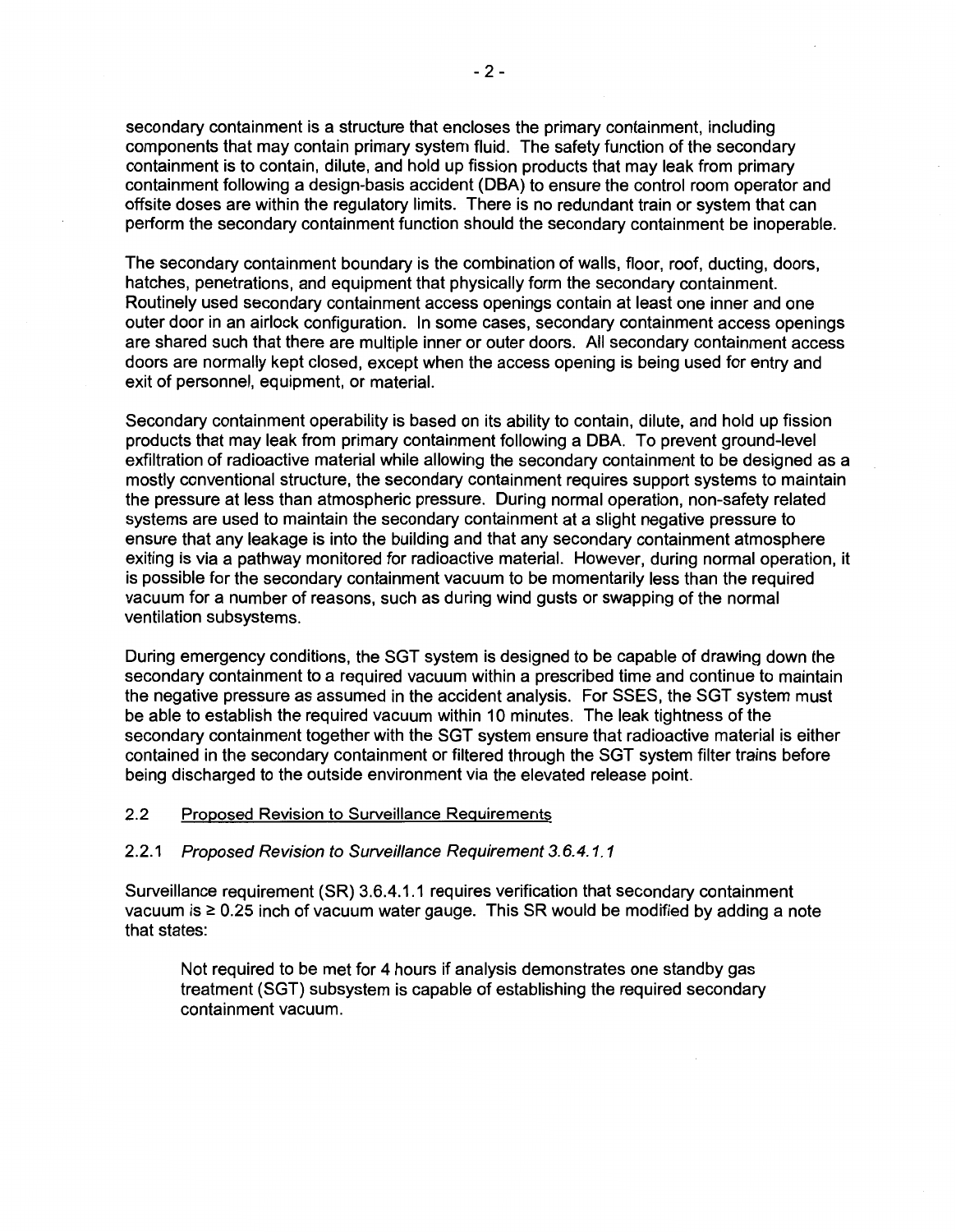## 2.2.2 Proposed Revision to Surveillance Requirement 3.6.4.1.3

A note in SR 3.6.4.1.3 allows single door access openings between required zones within the secondary containment boundary to be opened for entry and exit. This SR would be modified by deleting this note.

# 2.2.3 Proposed Revision to Surveillance Requirement 3.6.4.1.4

An editorial change would be made to SR 3.6.4.1.4 in which the words "standby gas treatment" would be replaced with the abbreviation "SGT."

## 2.3 Regulatory Requirements and Guidance

The regulation under Title 10 of the Code of Federal Regulations (10 CFR) Section 50.36(a)(1) requires an applicant for an operating license to include in the application proposed TS in accordance with the requirements of 10 CFR 50.36. The applicant must include in the application a "summary statement of the bases or reasons for such specifications, other than those covering administrative controls." However, per 10 CFR 50.36(a)(1 ), these TS bases "shall not become part of the technical specifications."

Additionally, 10 CFR 50.36(b) states:

Each license authorizing operation of a ... utilization facility ... will include technical specifications. The technical specifications will be derived from the analyses and evaluation included in the safety analysis report, and amendments thereto, submitted pursuant to [10 CFR] 50.34 ["Contents of applications; technical information"]. The Commission may include such additional technical specifications as the Commission finds appropriate.

The categories of items required to be included in the TSs are provided in 10 CFR 50.36(c). As required by 10 CFR 50.36(c)(2)(i), the TSs will include limiting conditions for operation (LCOs), which are the lowest functional capability or performance levels of equipment required for safe operation of the facility. Per 10 CFR 50.36(c)(2)(i), when an LCO of a nuclear reactor is not met, the licensee shall shut down the reactor or follow any remedial action permitted by the TSs until the condition can be met.

The regulation under 10 CFR 50.36(c)(3) requires TSs to include items in the category of SRs, which are requirements relating to test, calibration, or inspection to assure that the necessary quality of systems and components is maintained, that facility operation will be within safety limits, and that the LCOs will be met.

The NRC staff's guidance for the review of TSs is in Chapter 16, "Technical Specifications," of NUREG-0800, Revision 3, "Standard Review Plan for the Review of Safety Analysis Reports for Nuclear Power Plants: LWR [Light-Water Reactor] Edition" (SRP}, dated March 2010. <sup>4</sup>

SRP Section 15.0.1, "Radiological Consequence Analyses Using Alternative Source Terms," Revision 0, dated July 2000,<sup>5</sup> provides guidance to the NRC staff for the review of alternate source term (AST) amendment requests. It states that the NRC reviewer should evaluate the

<sup>4</sup> ADAMS Accession No. ML 100351425. 5 ADAMS Accession No. ML003734190.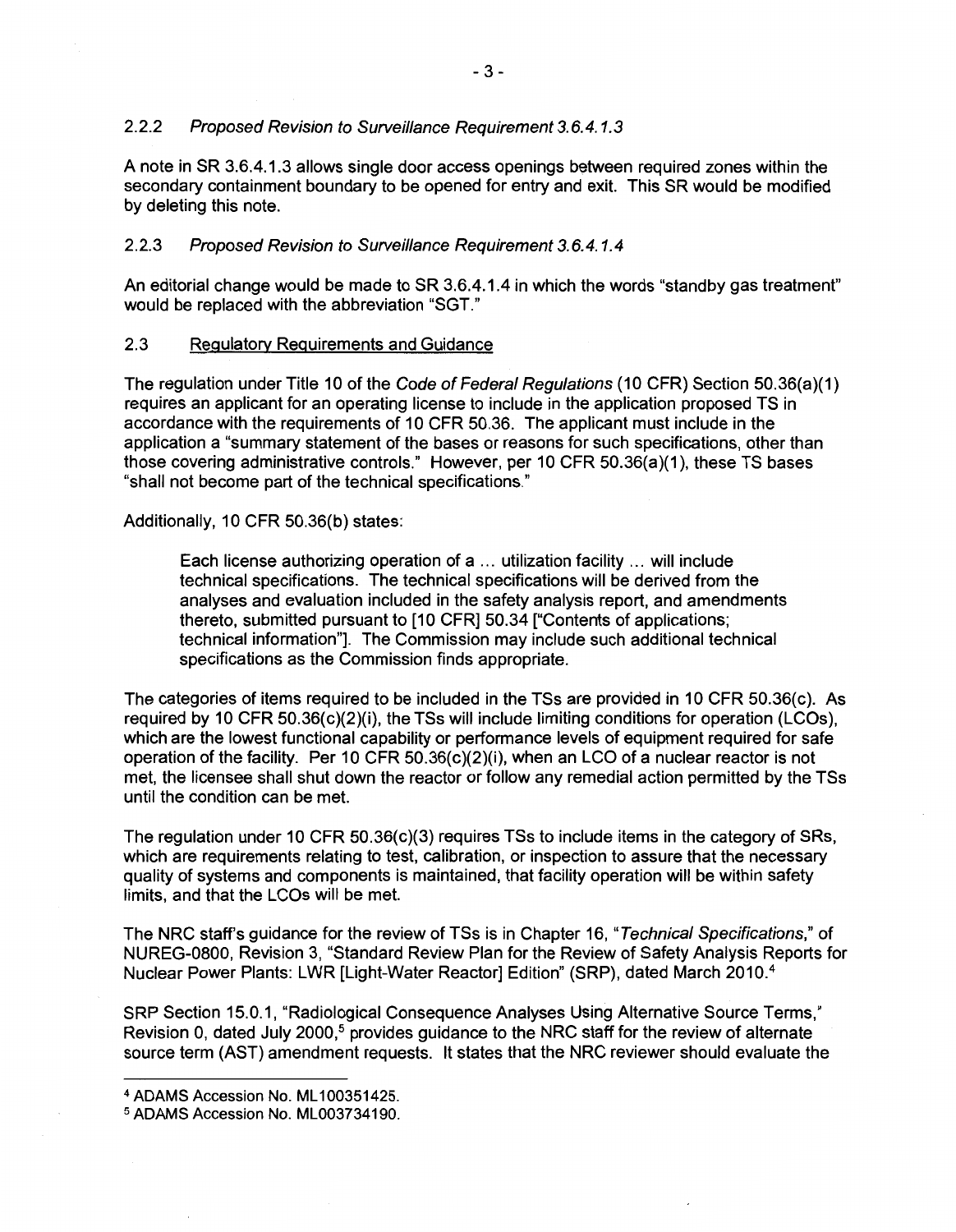proposed change against the guidance in Regulatory Guide (RG) 1.183, "Alternative Radiological Source Terms for Evaluating Design Basis Accidents at Nuclear Power Reactors," Revision 0, dated July 2000. <sup>6</sup>

The RG 1.183 provides an acceptable methodology for analyzing the radiological consequences of several design basis accidents to show compliance with 10 CFR 50.67, "Accident source term." The RG 1.183 provides guidance to licensees on acceptable application of AST (also known as the accident source term) submittals, including acceptable radiological analysis assumptions for use in conjunction with the accepted AST.

The regulations under 10 CFR 50.67(b)(2) state:

The NRC may issue the amendment only if the applicant's analysis demonstrates with reasonable assurance that:

- (i) An individual located at any point on the boundary of the exclusion area for any 2-hour period following the onset of the postulated fission product release, would not receive a radiation dose in excess of 0.25 Sv [Sievert] (25 rem [roentgen equivalent man]) $<sup>7</sup>$  total effective dose equivalent</sup> (TEDE).
- (ii) An individual located at any point on the outer boundary of the low population zone, who is exposed to the radioactive cloud resulting from the postulated fission product release ( during the entire period of its passage), would not receive a radiation dose in excess of 0.25 Sv (25 rem) total effective dose equivalent (TEDE).
- (iii) Adequate radiation protection is provided to permit access to and occupancy of the control room under accident conditions without personnel receiving radiation exposures in excess of 0.05 Sv (5 rem) total effective dose equivalent (TEDE) for the duration of the accident.

# 3.0 TECHNICAL EVALUATION

The NRC staff evaluated the licensee's application in accordance with the regulatory requirements and guidance discussed in Section 2.3 of this safety evaluation (SE) and the NRG-approved traveler TSTF-551, Revision 3. In determining whether an amendment to a license will be issued, the Commission is guided by the considerations that govern the issuance of initial licenses to the extent applicable and appropriate. In making its determination as to whether to amend the license, the NRC staff considered those regulatory requirements that are automatically conditions of the license through 10 CFR 50.54. The application also included proposed changes to the TS bases. Although the TS bases are not part of the TS, the NRC staff confirmed that that the TS bases described the basis for each revised TS requirement accurately as described in Chapter 16 of NUREG-0800.

<sup>&</sup>lt;sup>6</sup> ADAMS Accession No. ML003716792.<br>7 The use of 0.25 Sv (25 rem) TEDE is not intended to imply that this value constitutes an acceptable limit for emergency doses to the public under accident conditions. Rather, this 0.25 Sv (25 rem) TEDE value has been stated in this section as a reference value, which can be used in the evaluation of proposed design basis changes with respect to potential reactor accidents of exceedingly low probability of occurrence and low risk of public exposure to radiation.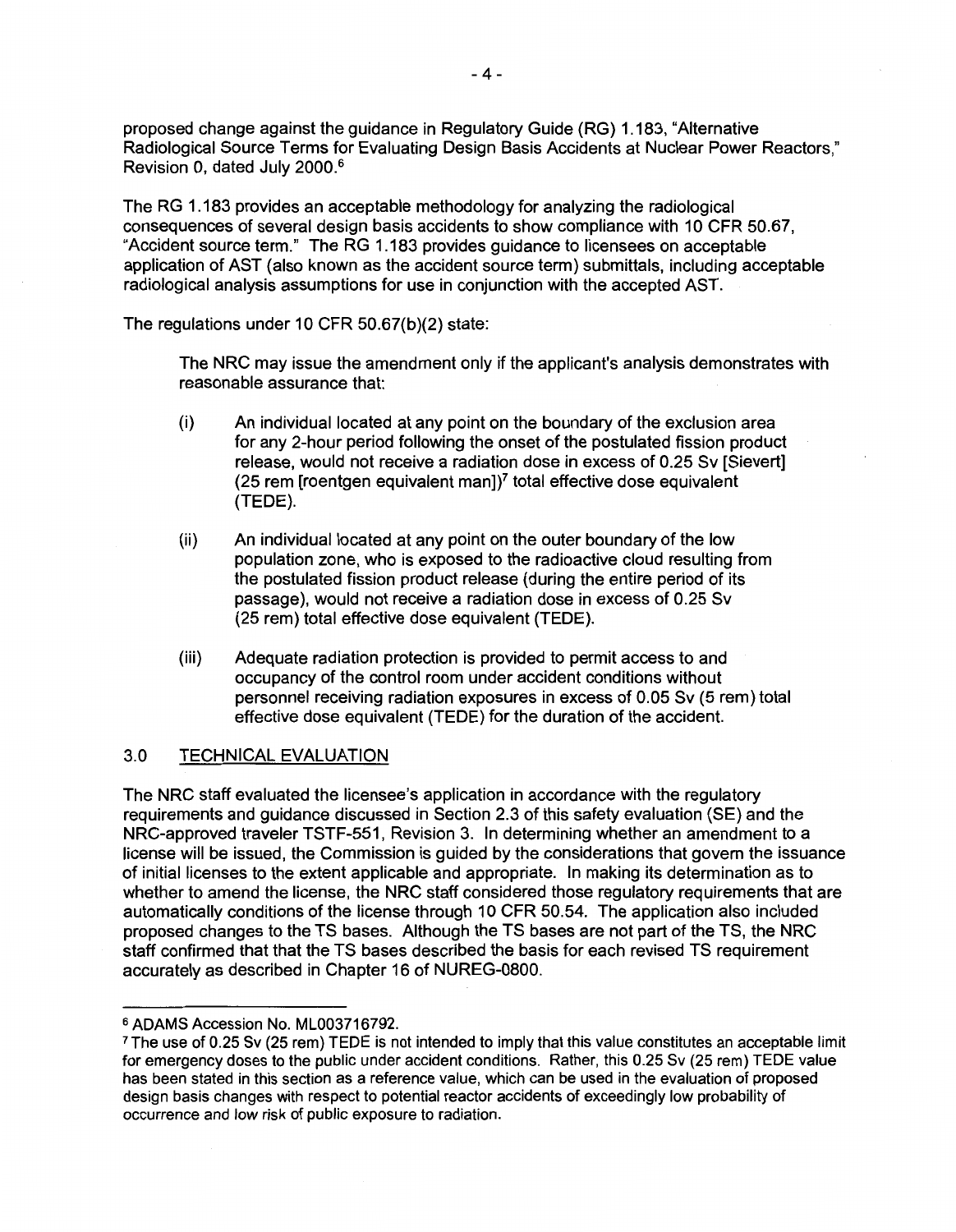## 3.1 Proposed Change to Surveillance Requirement 3.6.4.1.1

The licensee proposes to add a note to SR 3.6.4.1.1. The note would allow the SR to not be met for up to 4 hours if an analysis demonstrates that one SGT subsystem is capable of establishing the required secondary containment vacuum. During normal operation, conditions may occur that result in SR 3.6.4.1.1 not being met for short durations. For example, wind gusts that lower external pressure or loss of the normal ventilation system that maintains secondary containment vacuum may affect secondary containment vacuum. These conditions may not be indicative of degradations of the secondary containment boundary or of the ability of the SGT system to perform its specified safety function.

The proposed note would provide an allowance for the licensee to confirm secondary containment operability by confirming that one SGT subsystem is capable of performing its specified safety function. This confirmation is necessary to apply the exception to meeting the SR acceptance criterion. While the duration of these occurrences is anticipated to be very brief, the allowance would be permitted for a maximum of 4 hours, which is consistent with the time permitted for secondary containment to be inoperable per Condition A of LCO 3.6.4.1.

The NRC staff has evaluated the impact of this proposed note on the licensee's design basis radiological consequence analyses to ensure that the proposed change will not result in an increase in the dose consequences and that the resulting calculated doses remain within the current radiological consequence analyses.

The proposed addition of the note to SR 3.6.4.1.1 does not change the TS requirement to meet SR 3.6.4.1.4 and SR 3.6.4.1.5. Surveillance Requirement 3.6.4.1.4 requires verification that the secondary containment can be drawn down to  $\geq 0.25$  inch of vacuum water gauge in less than or equal to the maximum time allowed for the secondary containment configuration that is operable using one SGT subsystem. Surveillance Requirement 3.6.4.1.5 requires verification that the secondary containment can be maintained  $\geq 0.25$  inch of vacuum water gauge for at least 1 hour at a flow rate less than or equal to the maximum flow rate permitted for the secondary containment configuration that is operable using one SGT subsystem. In addition, TS LCO 3.6.4.3, "Standby Gas Treatment (SGT) System," must be met; otherwise, the licensee shall shut down the reactor or follow any remedial action permitted by TSs until the condition can be met.

As discussed above, secondary containment operability is based on its ability to contain, dilute, and hold up fission products that may leak from primary containment following a DBA. To prevent ground-level exfiltration of radioactive material the secondary containment pressure must be maintained at a pressure that is less than atmospheric pressure. The secondary containment requires support systems to maintain the control volume pressure less than atmospheric pressure. Following an accident, the SGT system ensures that the secondary containment pressure is less than the external atmospheric pressure. During normal operation, non-safety related systems are used to maintain the secondary containment at a negative pressure. However, during normal operation it is possible for the secondary containment vacuum to be momentarily less than the required vacuum for a number of reasons. These conditions may not be indicative of degradations of the secondary containment boundary or of the ability of the SGT system to perform its specified safety function. Since the licensee meets the requirements of SR 3.6.4.1.4 and SR 3.6.4.1.5, meets the LCO or is following the Actions of TS LCO 3.6.4.3, and the licensee's analysis confirms secondary containment operability by confirming that one SGT subsystem is capable of performing its specified safety function, then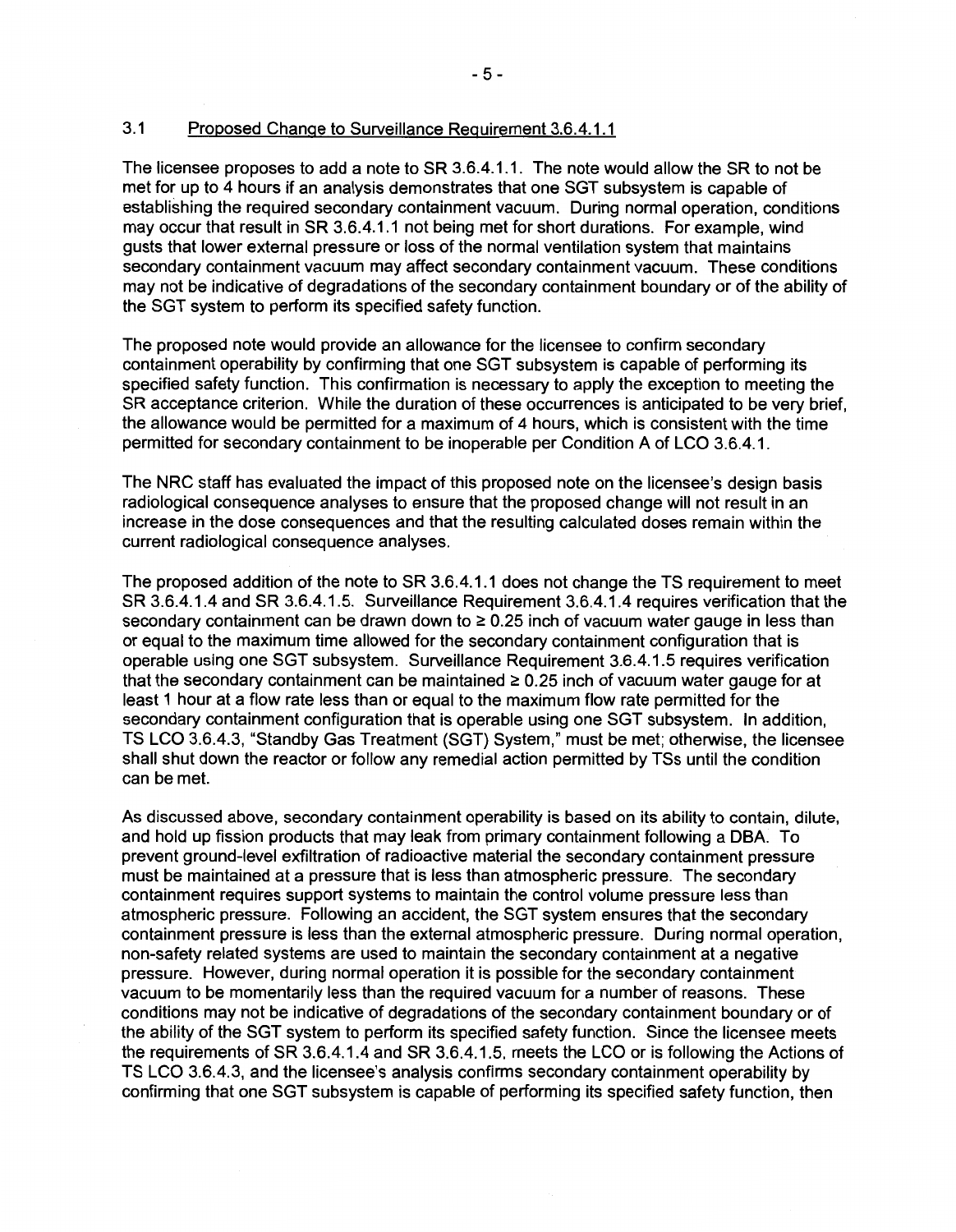there is reasonable assurance that the secondary containment and SGT subsystem will maintain the vacuum requirements during a OBA.

Therefore, the NRC staff has determined that if the conditions do not affect (1) the ability to maintain the secondary containment pressure during an accident, at a vacuum that is consistent with the accident analyses, and (2) the time assumed in the accident analyses to draw down the secondary containment pressure, then the secondary containment can perform its safety function and may be considered TS operable. This is evident by being able to successfully perform and meet SR 3.6.4.1.4 and SR 3.6.4.1.5. These SRs require the SGT system to establish and maintain the required vacuum in the secondary containment as assumed in the accident analyses.

Furthermore, because the specified safety functions of the secondary containment and SGT subsystem can be performed in the time assumed in the licensee's accident analysis, then the fission products that bypass or leak from primary containment, or are released from the reactor coolant pressure boundary components located in secondary containment prior to release to the environment, will be contained and processed as assumed in the licensee's design basis radiological consequence dose analyses. Therefore, the NRC staff finds that the proposed change does not affect the current radiological consequence analyses and concludes that the proposed change is acceptable with respect to the radiological consequences of the DBAs.

## 3.2 Proposed Change to Surveillance Requirement 3.6.4.1.3

The licensee proposes to delete the existing note in SR 3.6.4.1.3 which states, "Single door access openings between required zones within the secondary containment boundary may be opened for entry and exit." The licensee states that this note is not necessary because it is redundant to the SR itself which contains an allowance for entry and exit through each access opening in the secondary containment and that this deletion does not change the intent of the existing SR.

The NRC staff reviewed the proposed change to SR 3.6.4.1.3. The NRC staff determined that SR 3.6.4.1.3 continues to provide appropriate confirmation that secondary containment boundary doors are properly positioned and capable of performing their function in preserving the secondary containment boundary. The NRC staff determined that SR 3.6.4.1.3 continues to appropriately verify the operability of the secondary containment and provides assurance that the necessary quality of systems and components are maintained in accordance with 10 CFR 50.36(c)(3).

Additionally, the NRC staff evaluated the impact of deleting the SR note on the licensee's design-basis radiological consequence dose analyses to ensure that the modification will not result in an increase in the radiation dose consequences and that the resulting calculated radiation doses will remain within the design criteria specified in the current radiological consequence analyses. The NRC staff finds that the licensee's proposed change to SR 3.6.4.1.3 is editorial and does not change any technical aspects of the SR. The proposed change does not impact the licensee's design basis radiological consequence analyses and will not result in an increase in any onsite or offsite dose. Therefore, the NRC staff concludes that this change is acceptable with respect to the radiological consequences of the DBAs.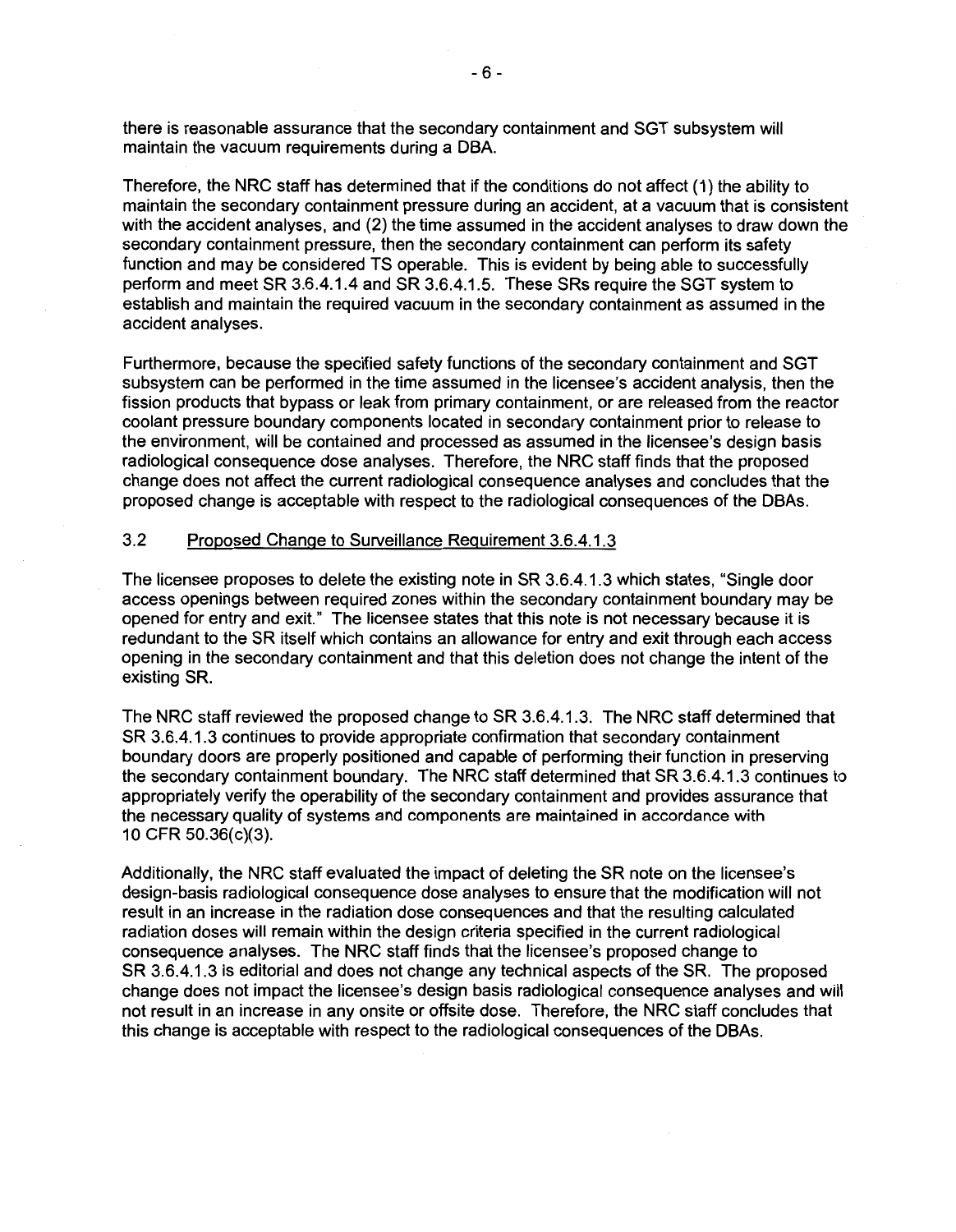## 3.3 Proposed Change to Surveillance Requirement 3.6.4.1.4

The change to SR 3.6.4.1.4 is editorial only and does not change any technical aspects of SR 3.6.4.1.4. The NRC staff determined that the change is acceptable.

## 3.4 Variations from the Approved Traveler

The licensee is proposing the following variations from the TS changes described in NRCapproved TSTF-551, Revision 3 or the applicable parts of the NRC staff's safety evaluation for TSTF-551. These variations do not affect the applicability of TSTF-551 or the NRC staff's SE for TSTF-551 to the proposed license amendment.

The SSES TS already contains an allowance similar to that made to SR 3.6.4.1.3 in TSTF-551. Therefore, the proposed change does not contain this portion of TSTF-551.

The licensee proposes administrative updates to the table of contents (TOC) for the SSES TS. Specifically, the licensee proposes:

- 1. In the Unit 1 TOC, the misspelled word, "INSTURMENTATION," on page TSfTOC 2 would be corrected so that it reads, "INSTRUMENTATION."
- 2. In the Units 1 and 2 TOCs, on page TSfTOC 3, the following would be added to the TOC, "3.7.8 Main Turbine Pressure Regulation System ... 3.7-18."
- 3. In the Units 1 and 2 TOCs, on pages TSfTOC 1 through 4, the annotation, "PPL **Rev."**  would be removed from the page header.

These changes are administrative and do not affect the applicability of TSTF-551 to the SSES TS. In addition, the proposed changes do not change any requirements in the SSES TS. Therefore, the NRC staff finds these changes to be acceptable.

## 3.5 Summary

The NRC staff reviewed the proposed changes to the TS and determined that they meet the standards for TS in 10 CFR 50.36(b). The proposed SRs assure that the necessary quality of systems and components is maintained, that facility operation will be within safety limits, and that the LCOs will be met, and satisfy 10 CFR 50.36(c)(3). Additionally, the changes to the TS were reviewed for technical clarity and consistency with customary terminology and format in accordance with SRP Chapter 16.

The NRC staff also evaluated the impact of the proposed changes on the design basis radiological consequence analyses against the regulatory requirements and guidance identified in Section 2.3 of this SE. The NRC staff finds that with the proposed changes, the TSs will continue to comply with the requirements of the current radiological consequence analyses. Therefore, the proposed changes are acceptable with regard to the radiological consequences of the postulated DBAs.